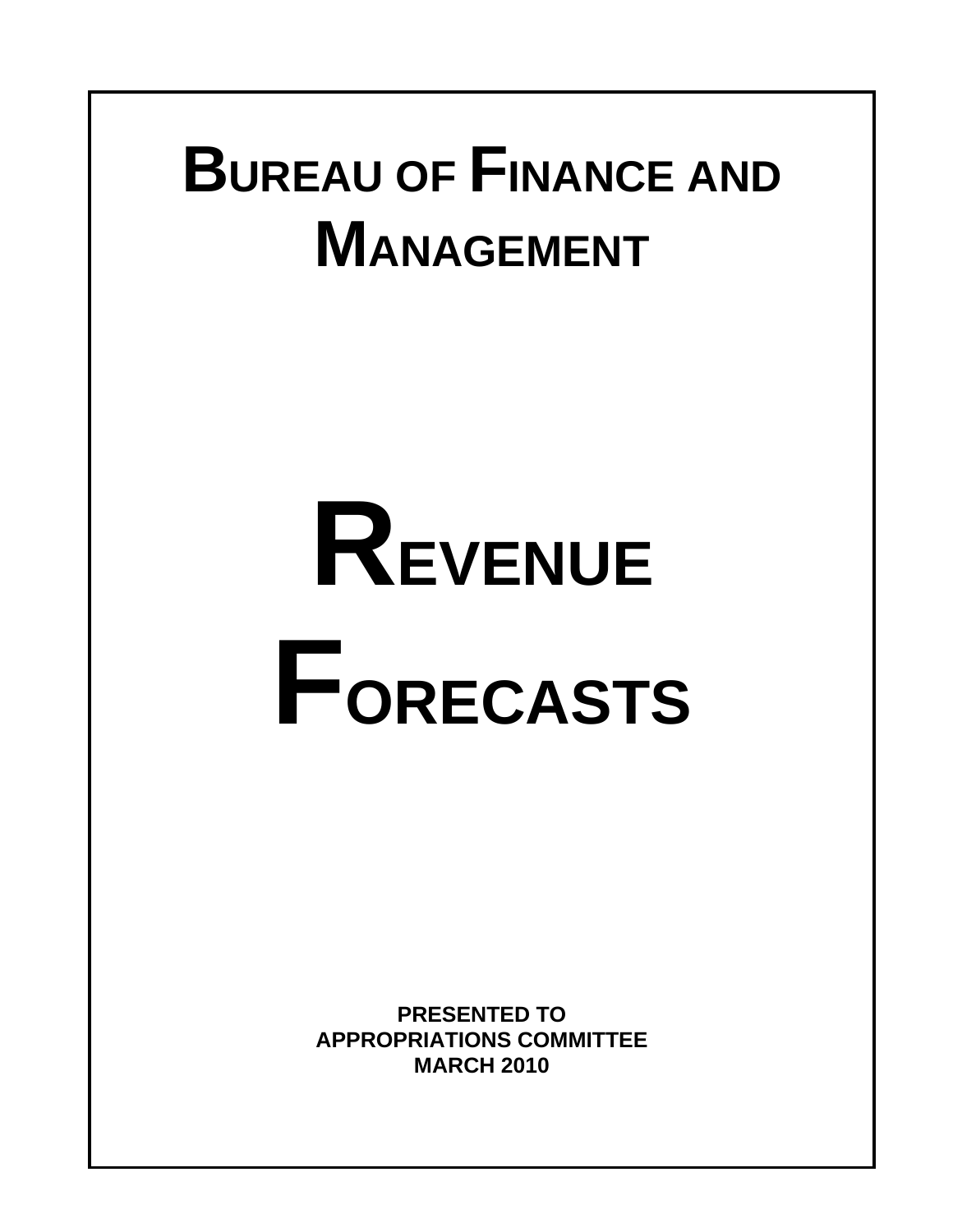# **TABLE OF CONTENTS**

| $\mathbf 1$    |
|----------------|
| $\overline{2}$ |
| 5              |
| $\overline{7}$ |
| 8              |
| 9              |
| 11             |
| 12             |
| 13             |
| 14             |
| 15             |
| 16             |
| 17             |
| 19             |
| 20             |
| 21             |
| 22             |
| 23             |
| 24             |
| 25             |
| 26             |
| 27             |
| 28             |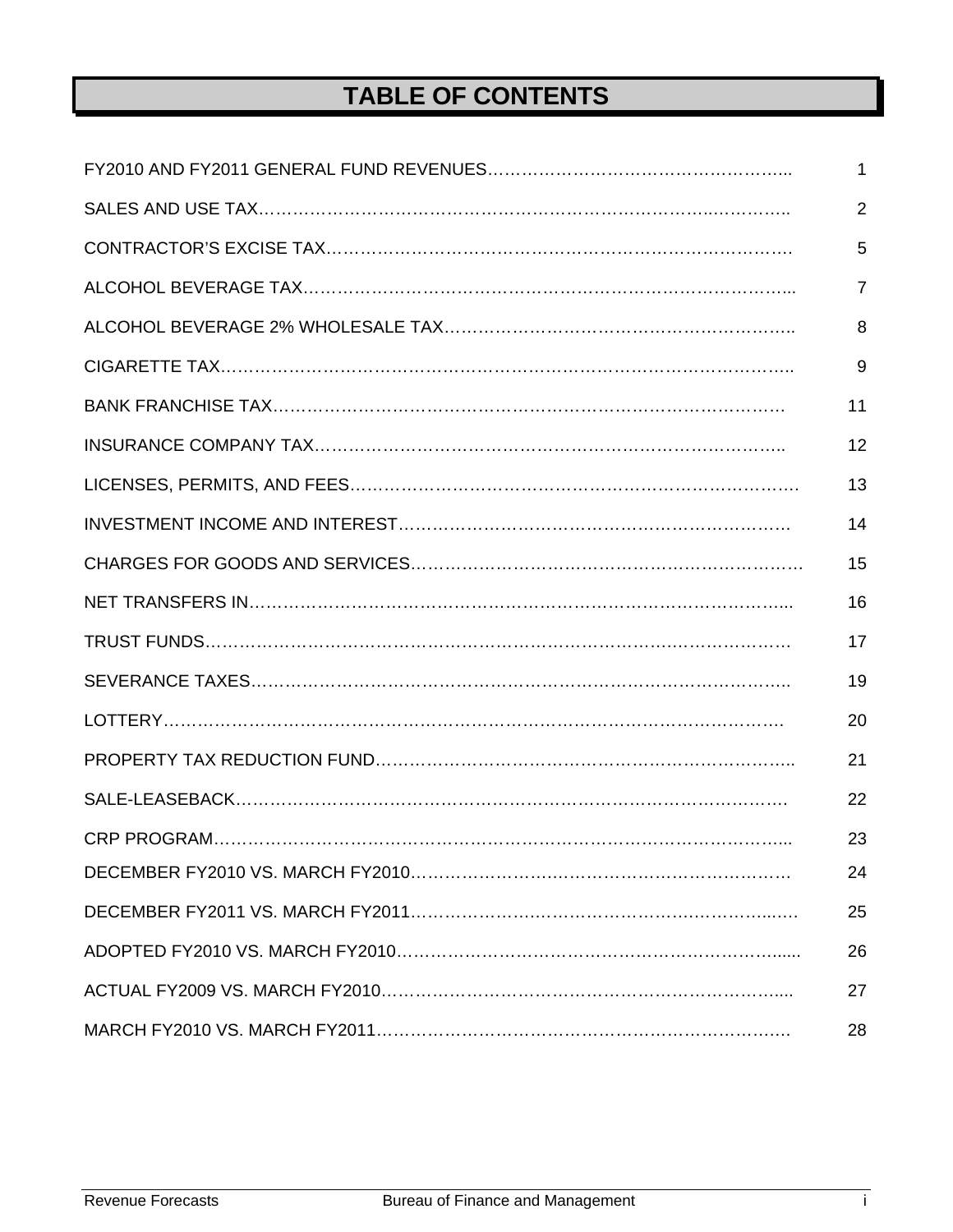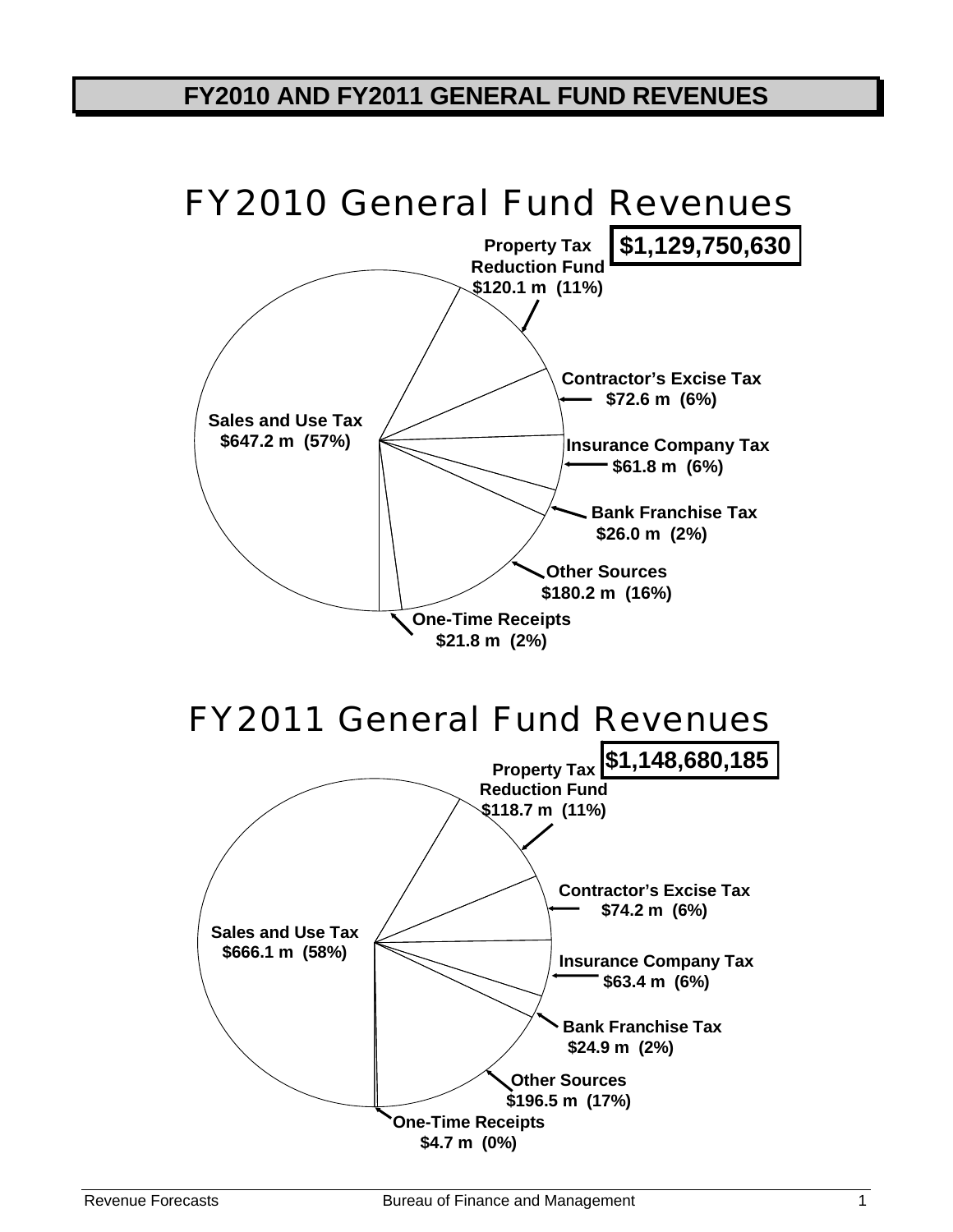#### **SALES AND USE TAX**

**Background:** The sales tax is applied to the gross receipts of businesses, organizations, or persons engaged in retail sales, including the selling, leasing, and renting of tangible personal property, the sale of services, and the sale of products transferred electronically, as long as the products or services are not specifically exempt, intended for resale, or sold to a governmental or sales tax exempt agency. The rate of the state's sales tax is 4%. (SDCL 10-45) A use tax of the same rate as the sales tax applies to all goods and services that are used, stored, or consumed in South Dakota on which South Dakota sales tax is not paid. The purchaser or consumer of the goods or services is responsible for reporting and remitting the use tax in the filing period in which they receive the goods or services. (SDCL 10-46)

- In addition to the state sales and use tax, municipalities may impose a general sales and use tax of up to 2%. The municipal sales and use tax applies to items or services that are subject to the state sales and use tax. The Department of Revenue and Regulation is the administrative and enforcement agency for the municipal sales and use tax and collects a fee for doing so. The municipal sales and use tax is reported on the same tax return as the state sales and use tax.
- The date the tax return and payment is due depends on the frequency at which the taxpayer must file and the method of tax remittance. Returns can be filed electronically via SD QUEST or mailed to the Remittance Center in Sioux Falls. The most common filing period is once a month. The deadline for filing by mail is the  $20<sup>th</sup>$  of the following month. Taxpayers that file and pay with SD QUEST must file returns no later than the 23<sup>rd</sup> day of the month, and payments must be electronically remitted on the second to last working day of the month. If gross receipts are small or if there is a unique situation to the business, taxpayers may file at a different frequency than monthly. These returns are due the last day of the month following the reporting period.

NOTE: Because of when sales and use tax payments are due, sales and use tax collections are lagged one month (ex: collections recorded in January are from sales that occurred in December).

- The Streamline Sales Tax Project (SSUTA) is a multi-state effort to design, test and implement a system to radically simplify sales and use tax collection and administration by retailers and states. South Dakota has been involved in the project since its inception, and is one of its full member states. The SSUTA was officially implemented on Oct. 1, 2005, and effective that date, retailers can register to collect or pay sales taxes in the Agreement's member states through a Web-based centralized registration system.
- South Dakota offers various programs that allow businesses to seek a refund of sales, use, and contractors' excise tax. The Business Tax Division monitored and processed refunds totaling more than \$59 million since the program started.
- The average annual increase in net collections between FY2001 and FY2009 was 4.81%.
- Net collections from the sales and use tax account for approximately 58% of continuing general fund revenues in FY2011.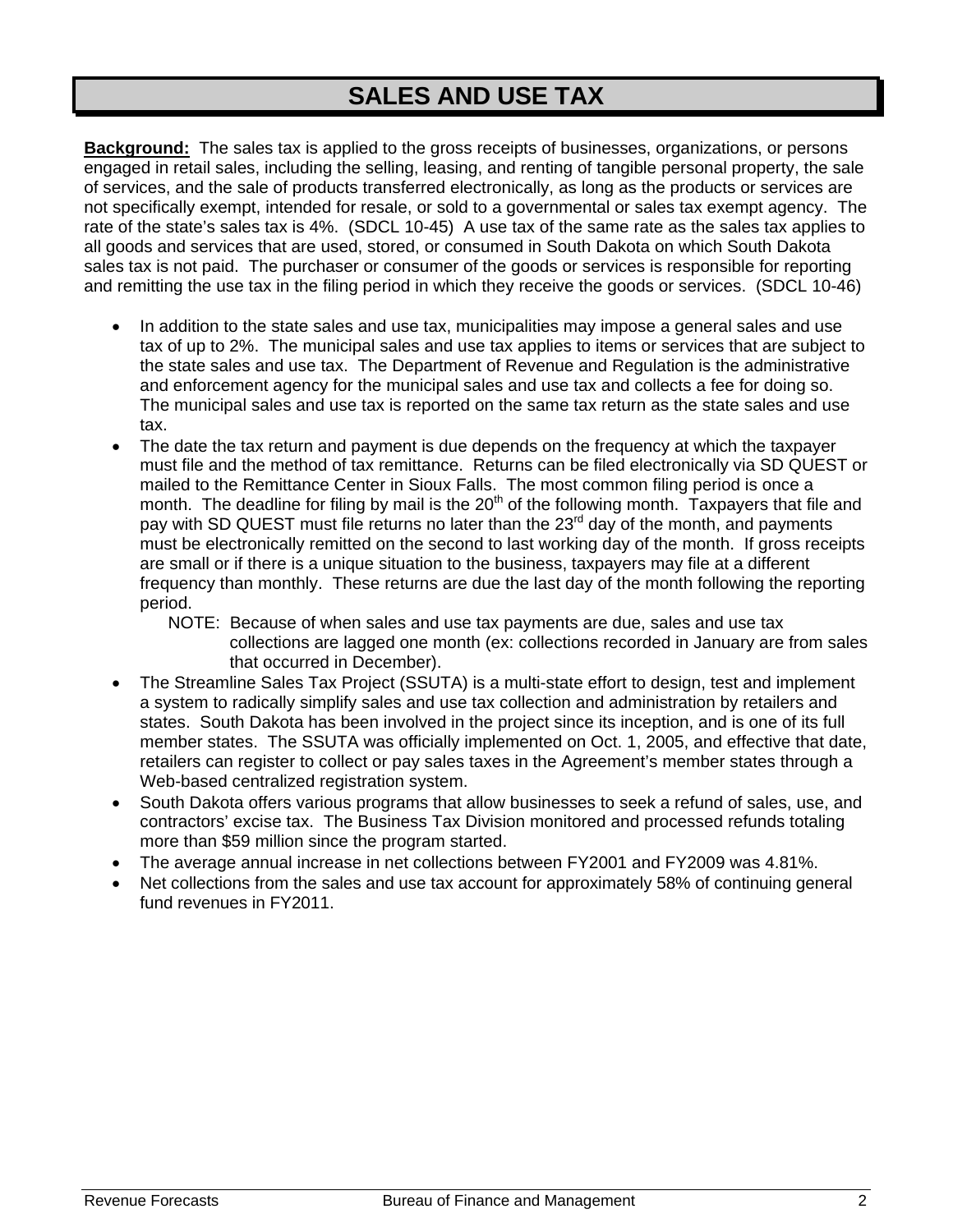

**Currently:** In the first eight months of FY2010, sales and use tax collections, excluding audits and net of large project refunds, were \$438.4 million. This is a decrease of 3.98% from the first eight months of last year. Year-to-date collections are 68.6% of the estimate. Historically, 68.6% of the total revenue collected from this tax is received in the first eight months.

**Estimate:** Due to the broad nature of the sales and use tax, there are many different variables that influence collections. Intuitively, one would think these influential variables would include employment, income, the unemployment rate, inflation, etc. To quantify these theories, regression equations are used to see if there has historically been a statistically significant relationship between these and other variables and sales and use tax collections. The sales and use tax data is divided into six different categories (taxable sales from consumer spending on durables and services, consumer spending on nondurables and business related purchases, construction related purchases, recreation related purchases, utilities, and all other sales) to account for the broad base of the sales and use tax. Different variables are then used in the equations to see if historically there has been a statistically significant relationship between them and taxable sales. After finding the best fitting regression equation for each of the six categories, sales and use tax collections were forecasted. The regression equations used in the forecast, the coefficient of determination  $(R^2)$  associated with the equations, and a brief explanation of how to read regression equations are below.

Equation 1: Consumer Spending on Durables and Services (STCDS) STCDS = -1002.18 + 29.92\*SD Nonfarm Income + 186.11\*Seasonal Dummy + 7.67\*SD Manufacturing Employment + 14.66\*SD Housing Starts + 894.57\*Consumer Price Index

 $R^2 = .9942$ 

Equation 2: Business Related Purchases/Consumer Spending on Nondurables (STBUSCND)  $STBUSCND = -2080.06 + 7.53* SD Nonfarm Emboyment + 510.28*Consumer Price Index +$ 230.63\*Seasonal Dummy + 0.60\*Exports – 8.42\*Prime Rate

 $R^2$  = .9934

#### Equation 3: Construction Related Purchases (STCON)

STCON = -350.62 + 30.34\*SD Construction, Mining, and Natural Resources Employment + 92.44\*Seasonal Dummy –14.84\*Rate on conventional 30 year mortgage + 13.37\*SD Personal Income – 67.84\*Dummy Variable

 $R^2$  = .9807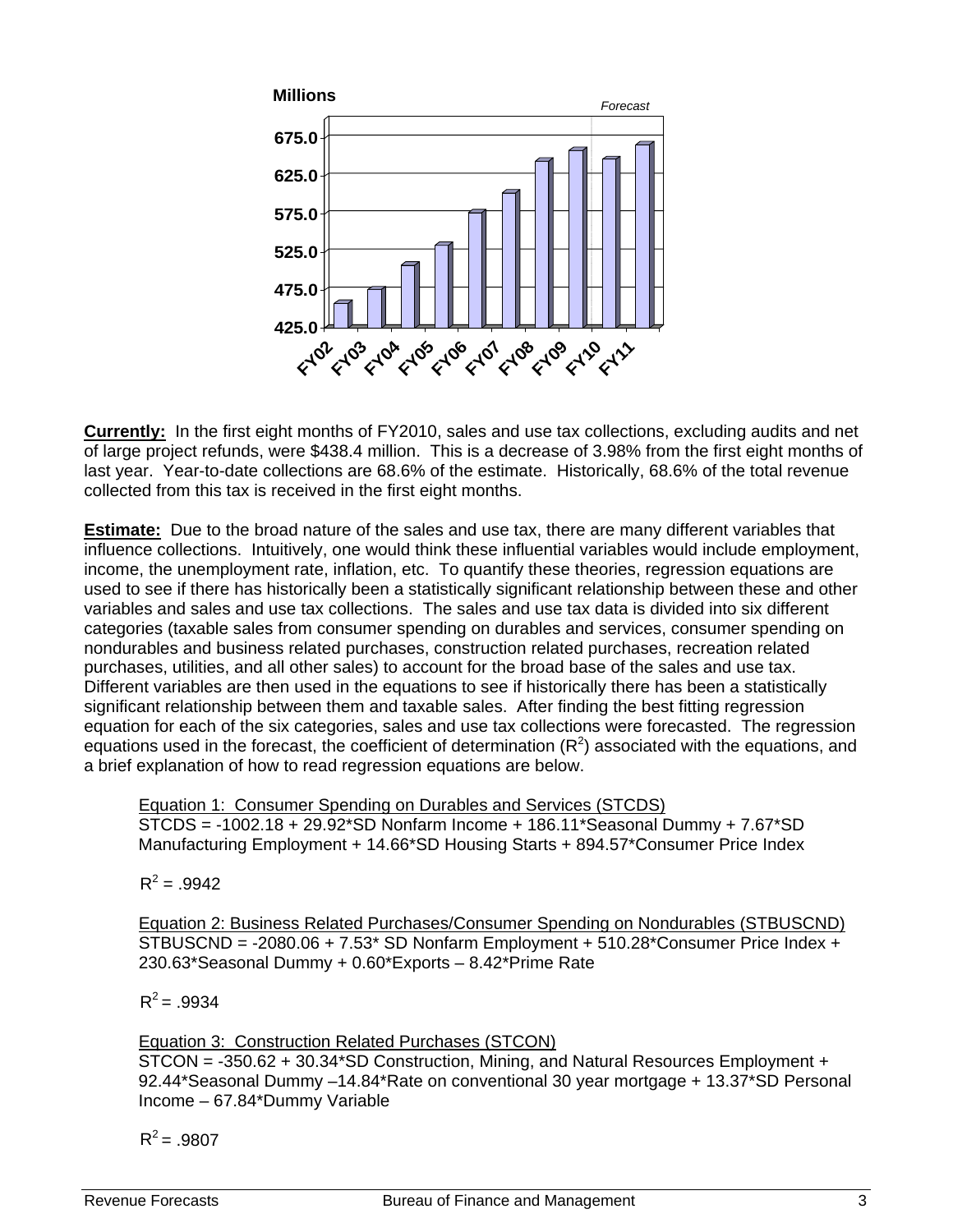Equation 4: Recreation Related Purchases (STREC)

STREC = -103.99 + 20.54\*SD Nonfarm Income + 7.15\*SD Leisure and Hospitality Employment + 6.34\*(Disposable Income\*Seasonal Dummy)

 $R^2$  = .9971

Equation 5: Utilities (STUTI)

STUTI = -215.99 + 23.10\* SD Nonfarm Income + 55.33\*SD Farm Proprietors Income + 2.42\*Consumer spending on electricity and natural gas.

 $R^2$  = .9844

#### Equation 6: Other Sales

The "all other" category accounts for a very small percent of total taxable sales and is forecast on the basis of past trends.

#### Collection Equation:

Sales Tax Collections =  $0.95 + 0.04$ \*Total Taxable Sales

 $R^2 = 9990$ 

Basic steps to follow when reading a regression equation are:

- 1.) Identify the dependent variable (the variable on the left side of the equation) and the independent variables (the variables on the right side of the equation).
- 2.) Look at the signs of the independent variables. The signs tell you if there is a positive or a negative relationship between the dependent and the independent variable.
- 3.) Look at the numbers in front of the independent variables. They quantify the change in the dependent variable if there is a one unit change in the independent variable, holding the other independent variables constant.
- 4.) Look at the  $R^2$ . This is one way to identify how good an equation fits the data. An  $R^2$  value close to one tells you that the equation has an excellent overall fit.

|                                | Estimate for FY2010 | Estimate for FY2011 |
|--------------------------------|---------------------|---------------------|
| Sales and Use Tax Collections  | 640,334,866         | 659,733,205         |
| (net of large project refunds) |                     |                     |
| + Audit Collections            | 12,659,578          | 12,190,705          |
| $=$ Base Estimate              | 652,994,444         | 671,923,910         |
| - DRR Indirect Funding         | 5,804,182           | 5,804,182           |
| $=$ Estimate                   | 647,190,262         | 666,119,728         |

|                       | <b>Actual</b><br><b>FY2008</b> | Actual<br><b>FY2009</b> | <b>Estimated</b><br><b>FY2010</b> | <b>Estimated</b><br><b>FY2011</b> |
|-----------------------|--------------------------------|-------------------------|-----------------------------------|-----------------------------------|
| <b>Total Receipts</b> | 644,596,998                    | 658,724,471             | 647,190,262                       | 666,119,728                       |
| Dollar Change         | 41,411,711                     | 14,127,473              | (11,534,209)                      | 18,929,466                        |
| Percent Change        | 6.87                           | 2.19                    | $1.75^{\circ}$                    | 2.92                              |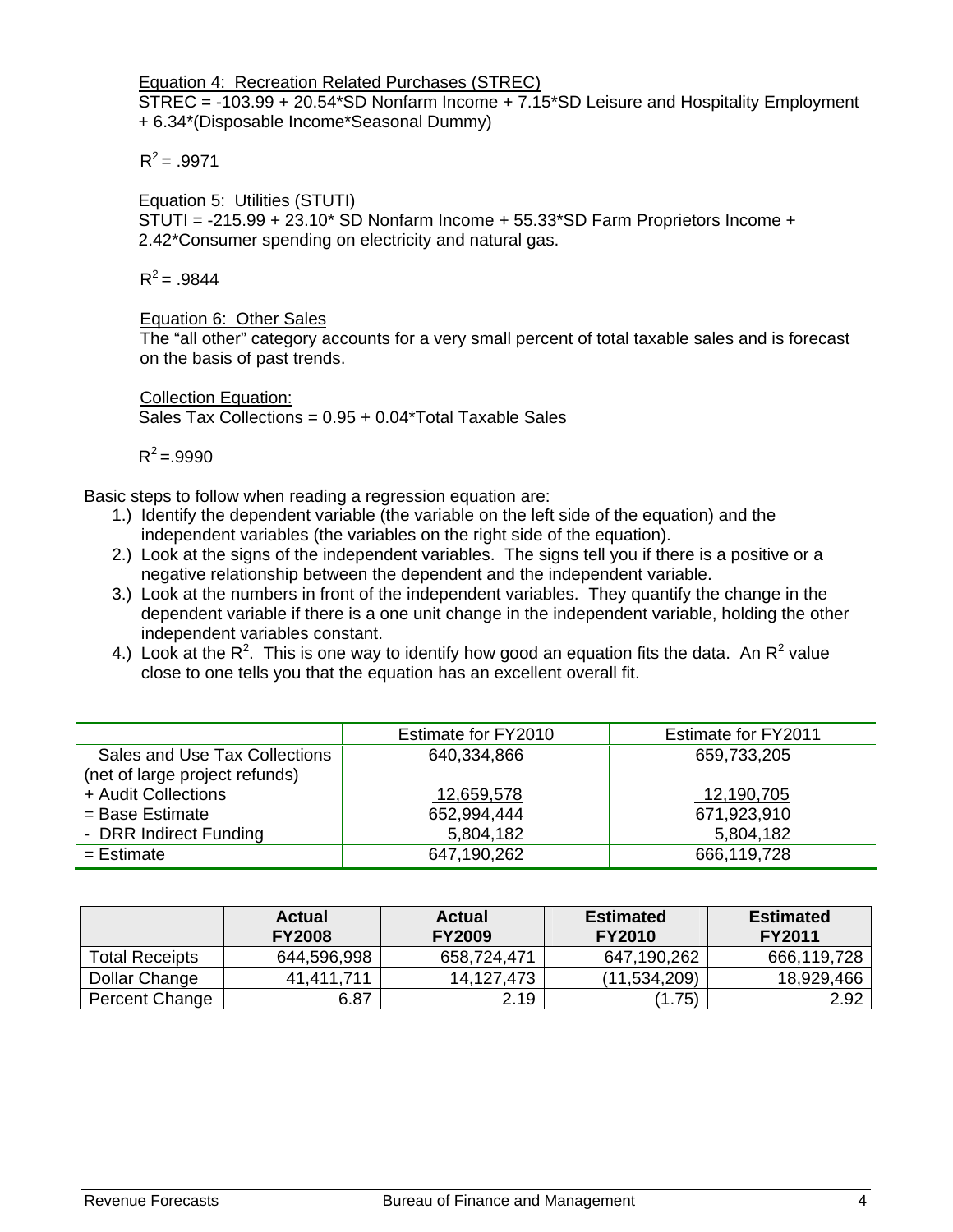#### **CONTRACTOR'S EXCISE TAX**

**Background:** An excise tax of 2% is imposed on the gross receipts of all prime contractors on construction projects. Subcontractor's gross receipts are not subject to the 2% tax if they are furnished a valid prime contractor's exemption certificate by the prime contractor for each specific job performed. The gross receipts of both prime contractors and subcontractors providing construction services or realty improvement projects for qualifying utilities are subject to a 2% excise tax. Gross receipts resulting from construction services or realty improvements for public and private entities are subject to the excise tax. Therefore, projects for the U.S. Government, State of South Dakota, counties, cities, schools, hospitals, churches, and private individuals are taxable. (SDCL 10-46A and 10-46B)

- The date the tax return and payment is due depends on the frequency at which the taxpayer must file and the method of tax remittance. Contractor's excise tax returns can be filed electronically via SD QUEST or mailed to the Remittance Center in Sioux Falls. The most common filing period is once a month. The deadline for filing by mail is the  $20<sup>th</sup>$  of the following month. Taxpayers that file and pay with SD QUEST must file returns no later than the 23<sup>rd</sup> day of the month, and payments must be electronically remitted on the second to last working day of the month. If gross receipts are small or if there is a unique situation to the business, taxpayers may file at a different frequency than monthly. These returns are due the last day of the month following the reporting period.
	- NOTE: Because of when contractor's excise tax payments are due, collections are lagged one month (ex: collections recorded in July are from taxes on projects that occurred in June).
- The average annual increase in net contractor's excise tax collections between FY2001 and FY2009 was 4.51%.
- Net collections from the contractor's excise tax account for approximately 6.5% of ongoing general fund revenues in FY2011.



**Currently:** In the first eight months of FY2010, net contractor's excise tax collections were \$56.4 million. This is an increase of 0.34% from the first eight months of last year. Year-to-date collections are 77.7% of the estimate. Historically, 74.5% of the total revenue collected from this tax is received in the first eight months.

**Estimate:** Contractor's excise tax collections are estimated using a single regression equation. The equation and its coefficient of determination are on the following page. (An explanation of how to read a regression equation can be found on page 4.)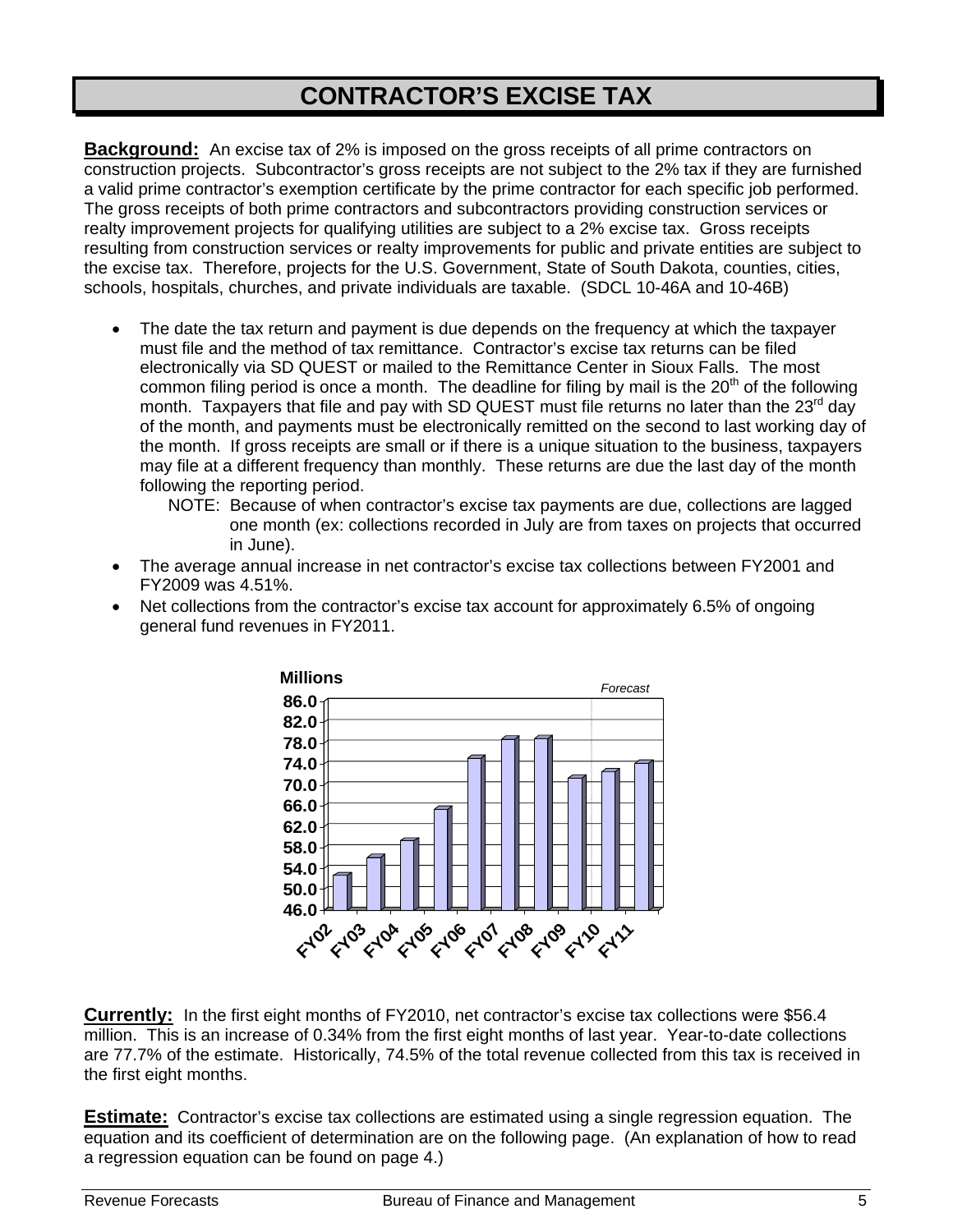Contractor's Excise Tax Collections = -29.95 + 1.69\*SD Construction, Natural Resources, and Mining Employment + 7.70\*Seasonal Dummy + 0.65\*SD Housing Starts + 0.53\*Moving Average of SD Nonfarm Income + 4.81\*Producer Price Index for metal materials + 6.50\*Dummy Variable

|                       | Actual<br><b>FY2008</b> | Actual<br><b>FY2009</b> | <b>Estimated</b><br><b>FY2010</b> | <b>Estimated</b><br><b>FY2011</b> |
|-----------------------|-------------------------|-------------------------|-----------------------------------|-----------------------------------|
| <b>Total Receipts</b> | 78,978,429              | 71,384,919              | 72,613,271                        | 74,241,380                        |
| Dollar Change         | 187,505                 | (7,593,510)             | 1,228,352                         | 1,628,109                         |
| Percent Change        | 0.24                    | $-9.61$                 | 1.72                              | 2.24                              |

#### $R^2 = .9858$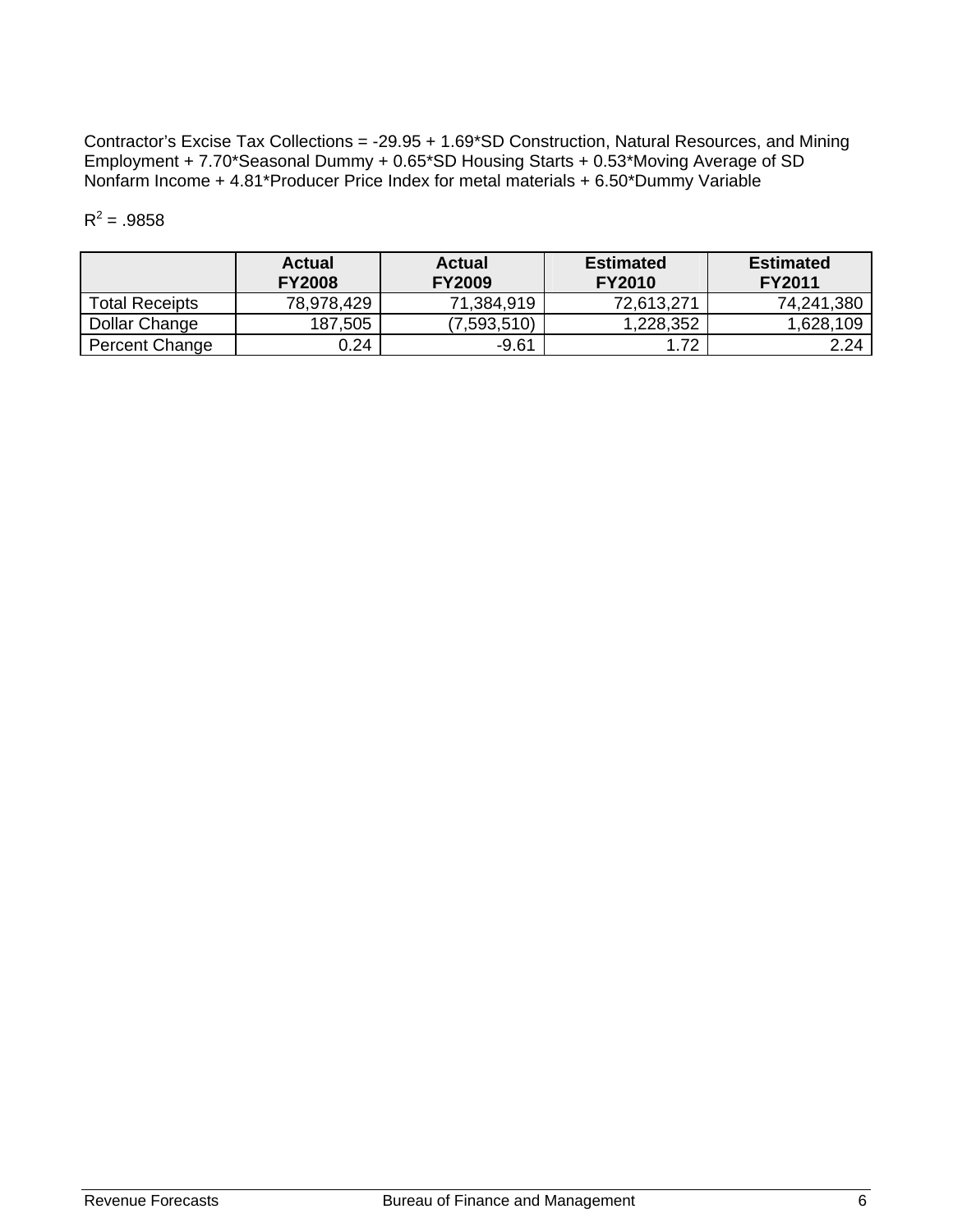#### **ALCOHOL BEVERAGE TAX**

**Background:** A tax is levied on manufacturers and wholesalers of alcoholic beverages, and is computed on all alcoholic beverages purchased, received, or imported from a distiller, manufacturer, or foreign wholesaler for sale to a retail dealer. The taxation rates are as follows: 1) \$8.50 per 31 gallon barrel (or a prorata share thereof) on malt beverages; 2) all light wines and diluted beverages (except sparkling wines and cider) having more than 3.2% and not more than 14% alcohol by weight, 93¢ per gallon; 3) all wines (except sparkling wines) having more than 14% and not more than 20% alcohol by weight, \$1.45 per gallon; 4) all wines (except sparkling wines) having more than 20% and not more than 24% alcohol by weight, and all sparkling wines containing alcohol, \$2.07 per gallon; 5) all cider having not more than 10% alcohol by weight, 28¢ per gallon; and, 6) all other alcoholic beverages, \$3.93 per gallon. (SDCL 35-5)

- The state receives 75% of the tax collected, and 25% of the collections go to the municipalities.
- Collections from this tax account for approximately 0.9% of ongoing general fund revenues in FY2011.



**Currently:** Through the first eight months of FY2010, \$5.1 million has been collected from this tax. This is an increase of 2.36% from the first eight months of last year. Year-to-date collections are 51.78% of the estimate. Historically, 52.42% of the total revenue collected from this tax is received in the first eight months.

**Estimate:** The estimates are based on historical collections and current conditions.

|                       | <b>Actual</b><br><b>FY2008</b> | <b>Actual</b><br><b>FY2009</b> | <b>Estimated</b><br><b>FY2010</b> | <b>Estimated</b><br><b>FY2011</b> |
|-----------------------|--------------------------------|--------------------------------|-----------------------------------|-----------------------------------|
| <b>Total Receipts</b> | 9,288,562                      | 9,537,513                      | 9,819,764                         | 10,090,993                        |
| Dollar Change         | 228,538                        | 248,951                        | 282,251                           | 271,229                           |
| Percent Change        | 2.52                           | 2.68                           | 2.96                              | 2.76                              |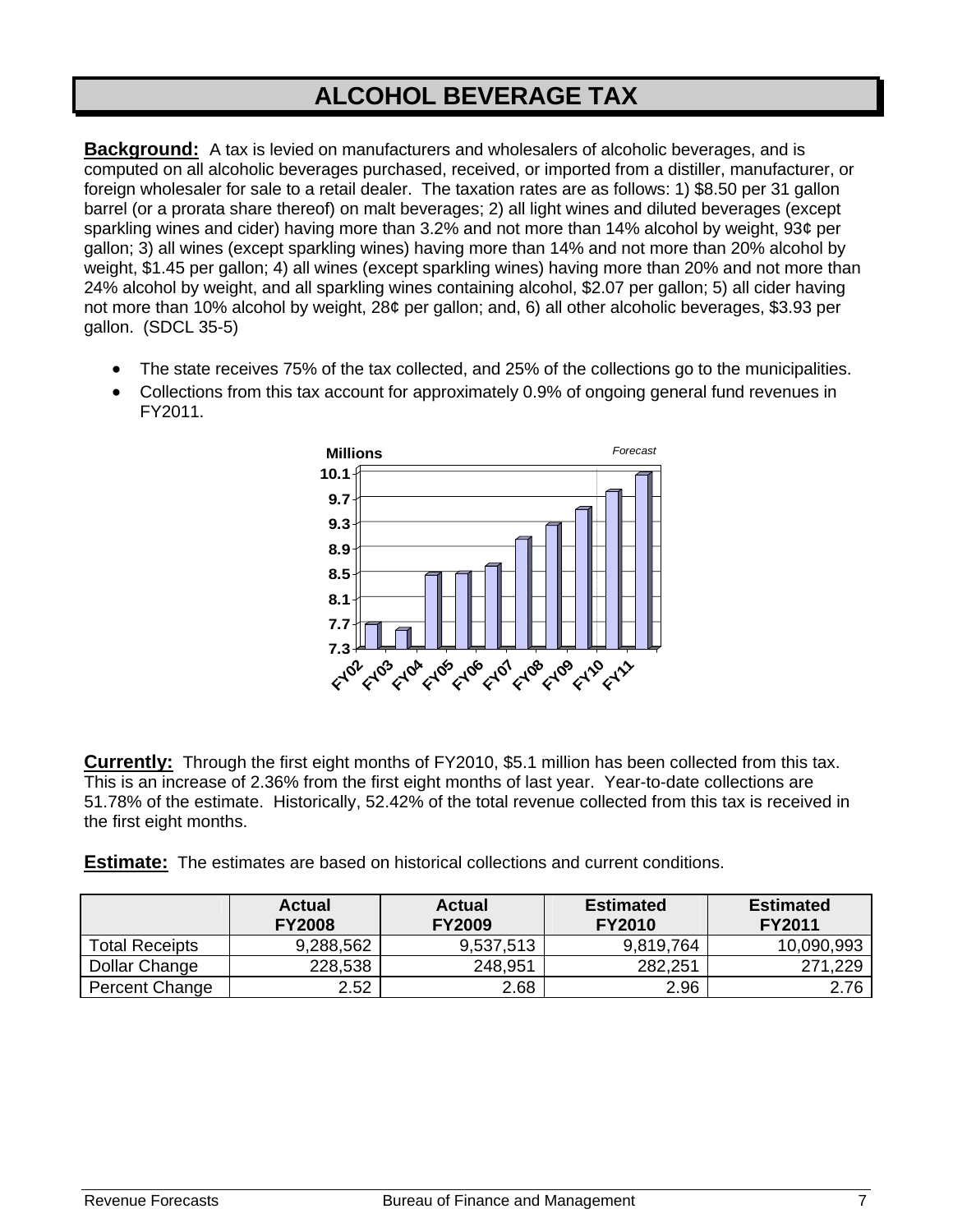#### **ALCOHOL BEVERAGE 2% WHOLESALE TAX**

**Background:** A tax, in addition to the tax imposed by SDCL 35-5-3, is levied at the rate of 2% of the purchase price upon the purchase of alcoholic beverages, except malt beverages, by a wholesaler from a distiller, manufacturer, or supplier. (SDCL 35-5-6.1)

• Collections from this tax account for approximately 0.1% of ongoing general fund revenues in FY2011.



**Currently:** Through the first eight months of FY2010, \$0.90 million has been collected from this tax. This is a increase of 9.06% from the first eight months of last year. Year-to-date collections are 64.88% of the estimate. Historically, 67.84% of the total revenue collected from this tax is received in the first eight months.

**Estimate:** The estimates are based on historical collections and current conditions.

|                       | <b>Actual</b><br><b>FY2008</b> | <b>Actual</b><br><b>FY2009</b> | <b>Estimated</b><br><b>FY2010</b> | <b>Estimated</b><br><b>FY2011</b> |
|-----------------------|--------------------------------|--------------------------------|-----------------------------------|-----------------------------------|
| <b>Total Receipts</b> | 1.212.155                      | 1,284,896                      | 1,383,587                         | 1,473,896                         |
| Dollar Change         | 86,551                         | 72.742                         | 98,691                            | 90,309                            |
| Percent Change        | 7.69                           | 6.00                           | 7.68                              | 6.53                              |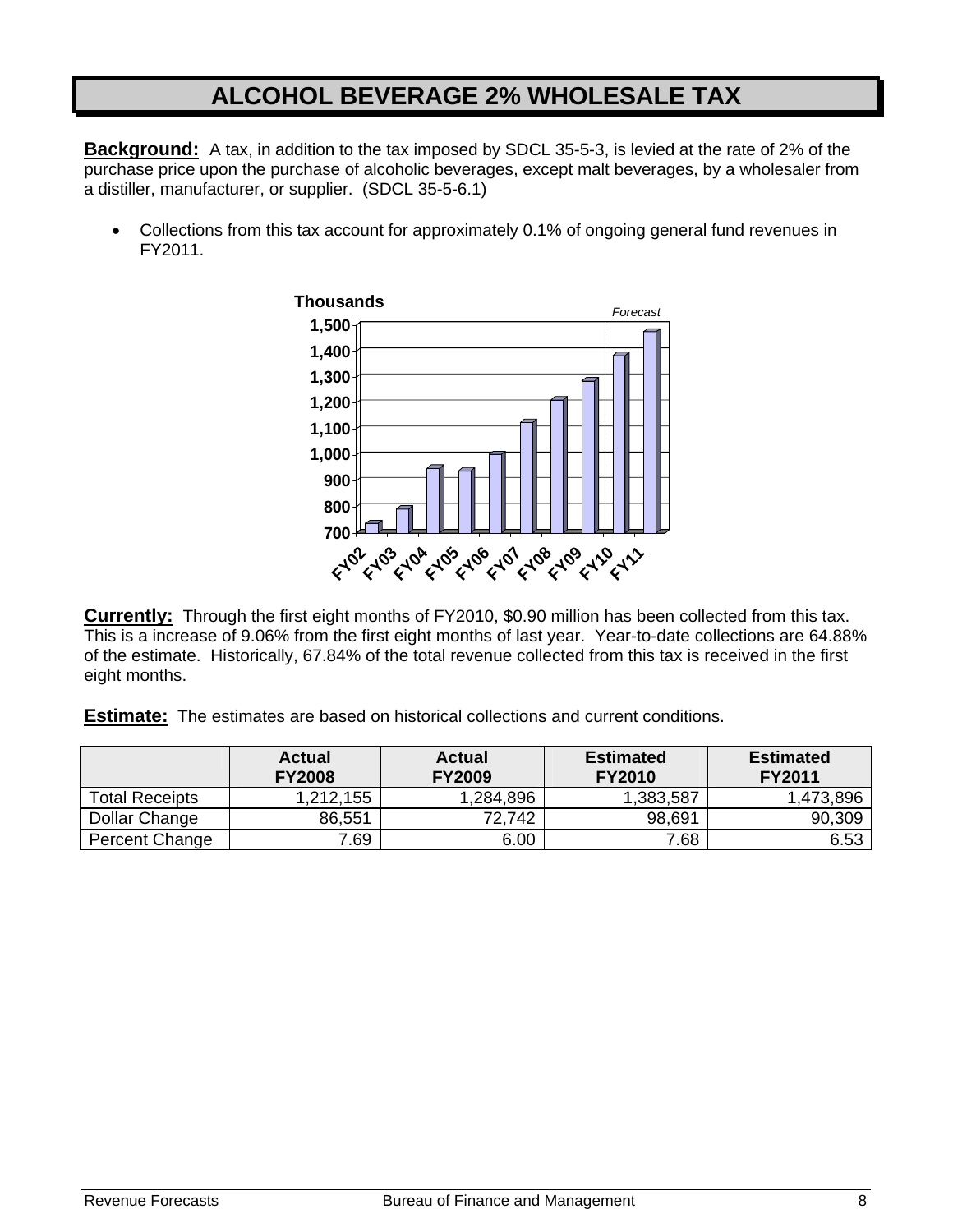#### **CIGARETTE TAX**

**Background:** Prior to January 1, 2007, the cigarette tax was imposed at the rate of twenty-six and one-half mills on each cigarette (53¢ per pack of 20 cigarettes) and the tax on other tobacco products was 10% of the wholesale purchase price. However, Initiated Measure 2, adopted by the voters of South Dakota in November of 2006, increased the cigarette tax rate to seventy-six and one-half mills on each cigarette (\$1.53 per pack of 20 cigarettes) and the tax on other tobacco products to 35% of the wholesale purchase price. This increase became effective January 1, 2007. The first \$30 million generated by this tax increase is allocated to the general fund. The next \$5 million is to be deposited into the Tobacco Prevention and Reduction Trust Fund. Any revenue in excess of \$35 million is divided among the Property Tax Reduction Fund, the Education Enhancement Tobacco Tax Fund and the Health Care Tobacco Tax Fund. (SDCL 10-50)

- Approximately 90% of the collections included in this category are from the tax on cigarettes, and the remaining 10% is collected based on the tax on the wholesale purchase price of other tobacco products.
- The number of packs of cigarettes sold in South Dakota has been declining. In FY2002, 57.0 million packs of cigarettes were sold in the state; in FY2009 there were 39.0 million packs sold.
- Collections in this category account for approximately 2.6% of ongoing general fund revenues in FY2011.
- On April 1, 2009 the federal government put an additional \$0.61/pack tax on cigarettes to fund the State Children's Health Insurance Program. This additional tax has decreased cigarette consumption during FY2010.

|                     | <b>Actual</b><br><b>FY2008</b> | <b>Actual</b><br><b>FY2009</b> | <b>Estimated</b><br><b>FY2010</b> | <b>Estimated</b><br>FY2011* |
|---------------------|--------------------------------|--------------------------------|-----------------------------------|-----------------------------|
| <b>General Fund</b> | 30,000,000                     | 30,000,000                     | 30,000,000                        | 30,000,000                  |
| <b>TPRTF</b>        | 5,000,000                      | 5,000,000                      | 5,000,000                         | 5,000,000                   |
| <b>PTRF</b>         | 9,063,720                      | 9,090,648                      | 7,910,833                         | 8,140,904                   |
| <b>EETTF</b>        | 9,063,720                      | 9,090,648                      | 7,910,833                         | 8,140,904                   |
| <b>HCTTF</b>        | 9,338,379                      | 9,366,123                      | 8,150,556                         | 8,387,598                   |
| <b>Total</b>        | 62,465,819                     | 62,547,419                     | 58,972,222                        | 59,669,406                  |

• The total estimates and breakdown of where the dollars go are included in the following table.

\*Estimate for FY2011 assumes passage of HB1041 as proposed.

The following chart includes the amount allocated directly to the general fund:

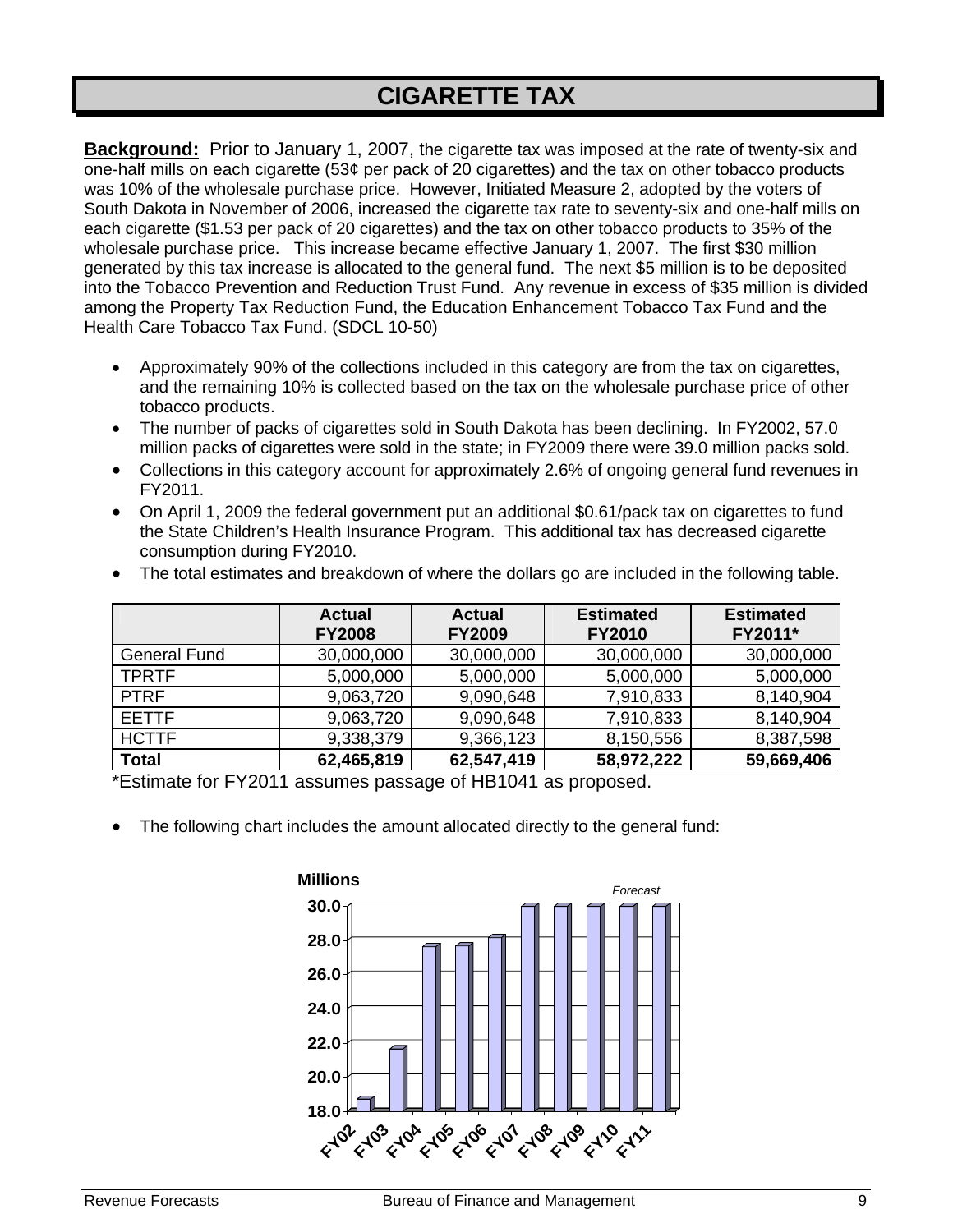**Currently:** Through the first eight months of FY2010, the total collections from the tobacco taxes totaled \$39,141,386 and the full \$30.0 million general fund portion has been collected in this category.

**Estimate:** Collections from the tax on cigarettes and other tobacco products are estimated individually. The general fund is expected to receive \$30,000,000 in both FY2010 and FY2011.

|                       | <b>Actual</b><br><b>FY2008</b> | <b>Actual</b><br><b>FY2009</b> | <b>Estimated</b><br><b>FY2010</b> | <b>Estimated</b><br><b>FY2011</b> |
|-----------------------|--------------------------------|--------------------------------|-----------------------------------|-----------------------------------|
| <b>Total Receipts</b> | 30,000,000                     | 30,000,000                     | 30,000,000                        | 30,000,000                        |
| Dollar Change         |                                |                                |                                   |                                   |
| Percent Change        |                                |                                |                                   |                                   |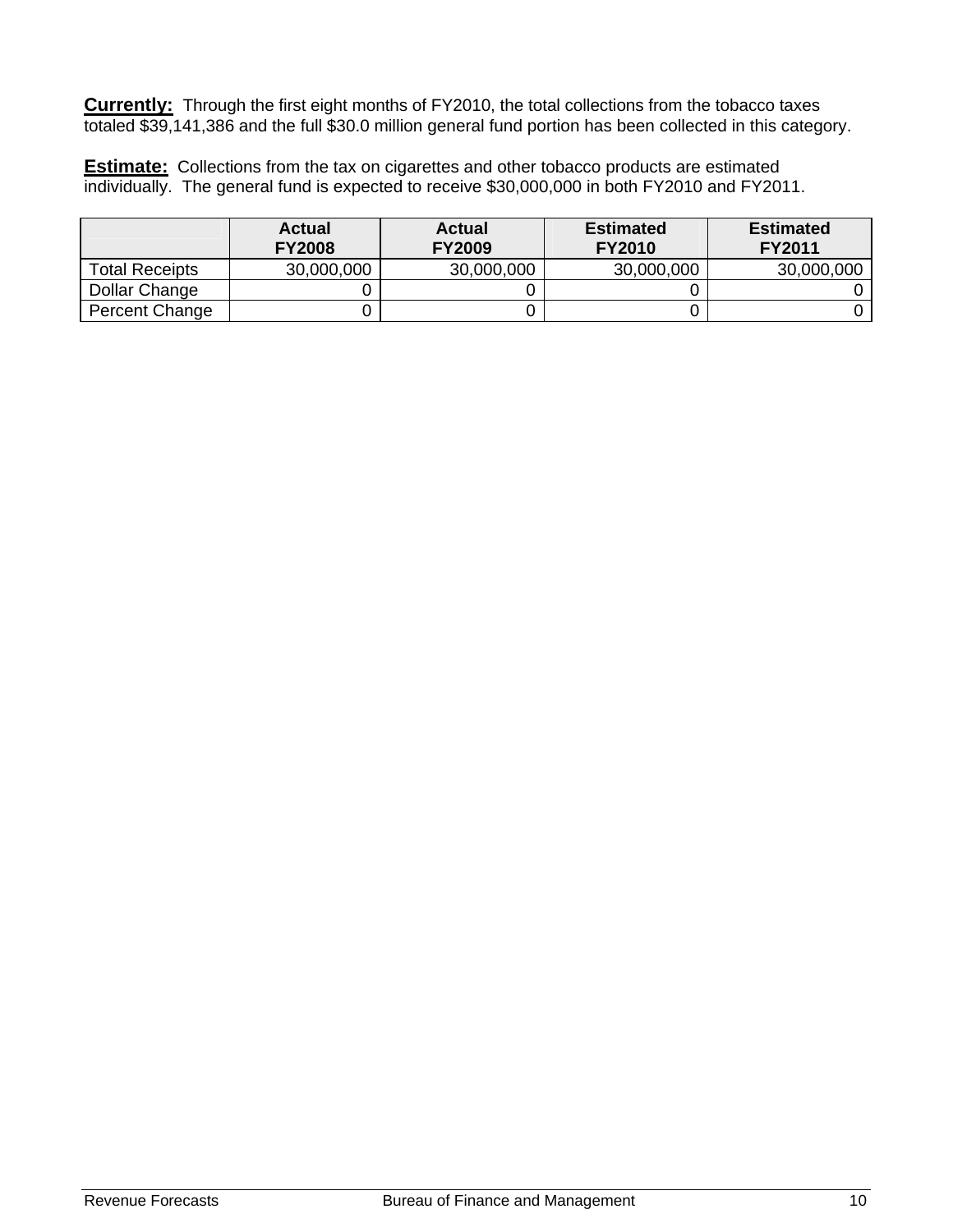#### **BANK FRANCHISE TAX**

**Background:** In lieu of sales tax on financial and banking services, an annual tax is imposed on banks, financial institutions, and savings and loan associations based upon net income assignable to South Dakota. The tax rates are as follows: 1) 6% on net income of \$400 million or less; 2) 5% on net income exceeding \$400 million but equal to or less than \$425 million; 3) 4% on net income exceeding \$425 million but equal to or less than \$450 million; 4) 3% on net income exceeding \$450 million but equal to or less than \$475 million; 5) 2% on net income exceeding \$475 million but equal to or less than \$500 million; 6) 1% on net income exceeding \$500 million but equal to or less than \$600 million; 7) 0.5% on net income exceeding \$600 million but equal to or less than \$1.2 billion; and, 8) 0.25% on net income exceeding \$1.2 billion. The minimum tax payable is \$200. (SDCL 10-43)

- Ninety-five percent of the taxes paid by banks organized under SDCL 51A-2-38 to 51A-2-43 (bank card taxpayers) and 26 2/3% of all other revenues are deposited in the general fund. The remaining 5% of collections from bank card taxpayers and the 73 1/3% of revenues received from all other banks are remitted to the county where the bank or financial institution is located.
- The majority of revenue deposited in the general fund from the bank franchise tax is from bank card institutions (approximately 80%). Because of this, collections from the bank franchise tax are impacted more by the national economy than by the South Dakota economy.
- Collections from this tax account for approximately 2.2% of ongoing general fund revenues in FY2011.



**Currently:** Through the first eight months of FY2010, \$19.5 million has been collected from this tax. This is a decrease of 23.48% from the first eight months of last year. Year-to-date collections are 75.06% of the estimate. Historically, 69.69% of the total revenue collected from this tax is received in the first eight months.

**Estimate:** Collections received from bank card taxpayers and other banks are estimated individually. The estimate is based on historical collections and current conditions.

|                       | <b>Actual</b><br><b>FY2008</b> | <b>Actual</b><br><b>FY2009</b> | <b>Estimated</b><br><b>FY2010</b> | <b>Estimated</b><br><b>FY2011</b> |
|-----------------------|--------------------------------|--------------------------------|-----------------------------------|-----------------------------------|
| <b>Total Receipts</b> | 45,433,113                     | 33,409,213                     | 26,003,010                        | 24,932,772                        |
| Dollar Change         | (5,040,783)                    | (12,023,900)                   | (7,406,203)                       | (1,070,238)                       |
| Percent Change        | $-9.99$                        | $-26.47$                       | $-22.17$                          | $-4.12$                           |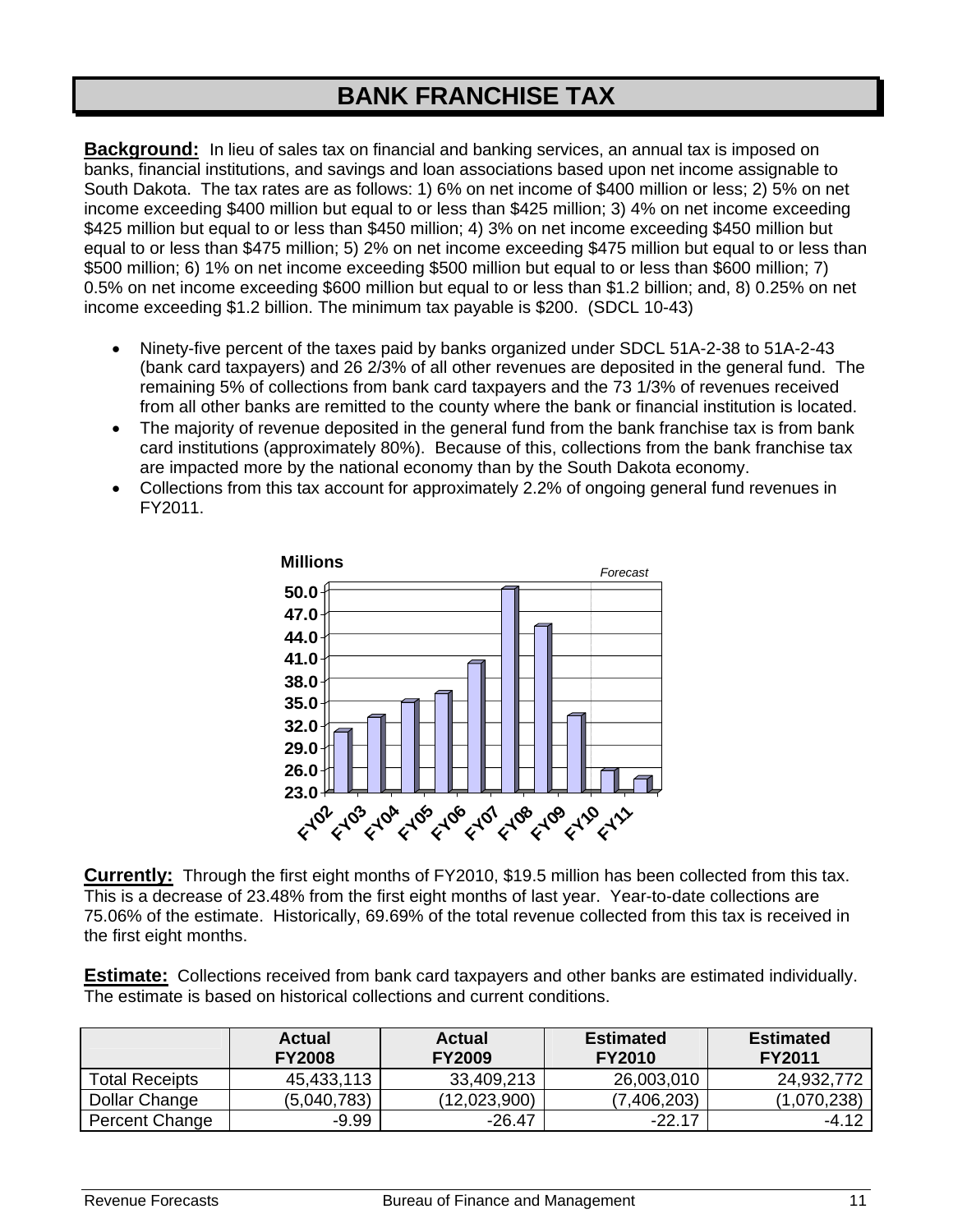#### **INSURANCE COMPANY TAX**

**Background:** A tax of 2.5% of premiums on policies insuring risks located in South Dakota is imposed on insurance companies. In addition, the insurer must also pay a tax of 0.5% of the gross premium receipts on all fire insurance business done in the state. The tax imposed on insurance companies for life insurance policies is 2.5% of premiums on the first \$100,000 of annual life premiums per policy and eight one-hundredths of a percent for that portion of the annual life premiums per policy exceeding \$100,000. A life insurance policy (other than credit life as defined in SDCL 58-19) of a face amount of \$7,000 or less is taxed at the rate of 1.25% of premiums. The tax imposed on insurance companies for annuities is 1.25% of the consideration for annuity contracts on the first \$500,000 of annual consideration per annuity contract and eight one-hundredths of a percent for that portion of the annual consideration per annuity contract exceeding \$500,000. Farm mutual insurers and fraternal benefit societies are exempt from insurance company taxes. (SDCL 10-44)

• The average annual increase between FY2001 and FY2009 was 4.75%.





**Currently:** Through the first eight months of FY2010, \$44.8 million has been collected from this tax. This is a decrease of 1.24% from the first eight months of last year. Year-to-date collections are 72.45% of the estimate. Historically, 71.51% of the total revenue collected from this tax is received in the first eight months.

**Estimate:** A regression equation is used to project collections from the insurance company tax. The equation and its coefficient of determination are below. (An explanation of how to read a regression equation can be found on page 4.)

Log(Insurance Company Tax Collections) = -1.56 + 0.28\*Log(Financial Services Employment) – 0.16\*Seasonal Dummy + 0.71\*Log(Consumer Spending on Insurance)

 $R^2 = 9642$ 

|                       | <b>Actual</b><br><b>FY2008</b> | Actual<br><b>FY2009</b> | <b>Estimated</b><br><b>FY2010</b> | <b>Estimated</b><br><b>FY2011</b> |
|-----------------------|--------------------------------|-------------------------|-----------------------------------|-----------------------------------|
| <b>Total Receipts</b> | 60,393,960                     | 61,823,150              | 61,776,004                        | 63,399,238                        |
| Dollar Change         | 3,111,290                      | 1,429,190               | (47,146)                          | 1,623,234                         |
| Percent Change        | 5.43                           | 2.37                    | (0.08)                            | 2.63                              |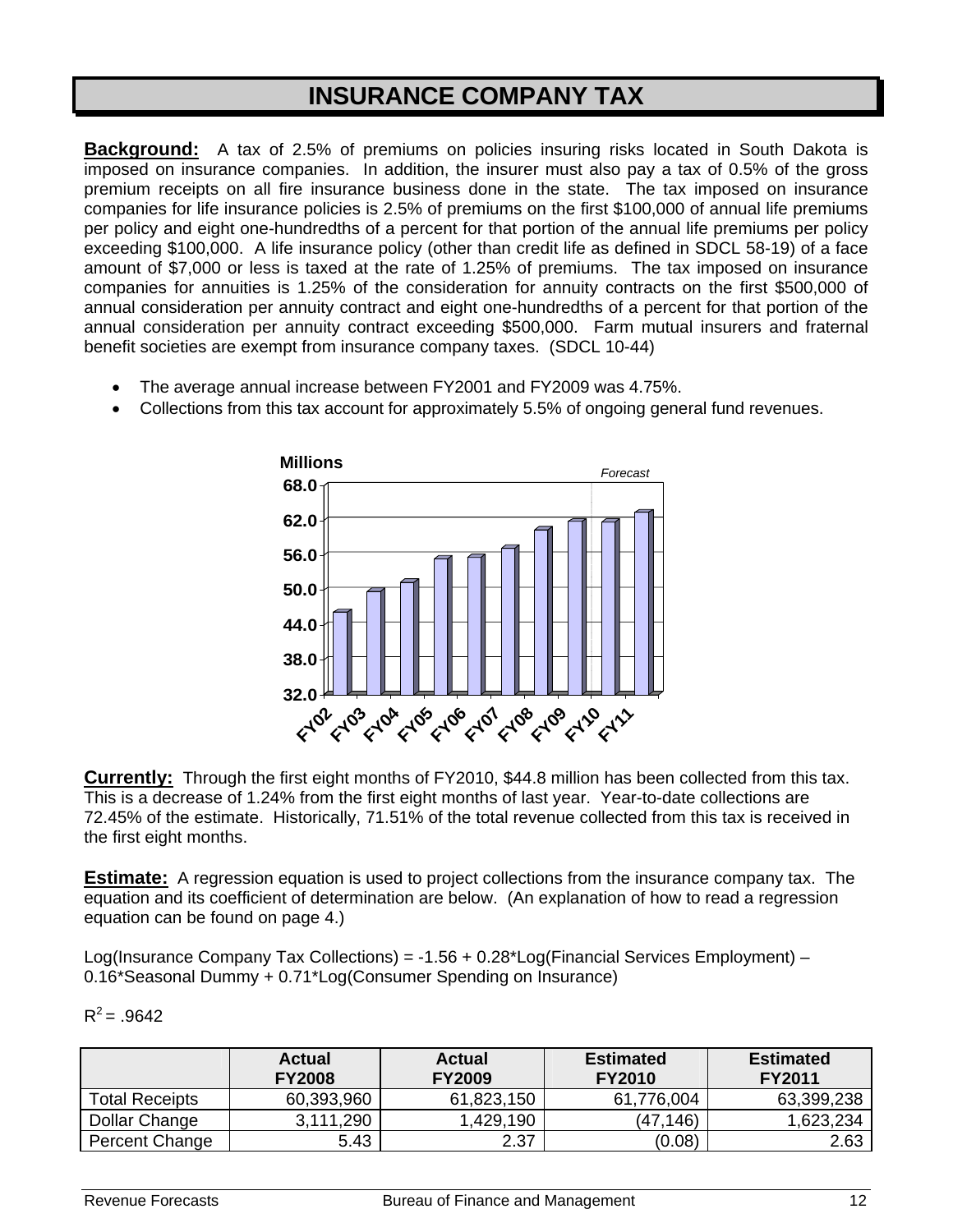#### **LICENSES, PERMITS, AND FEES**

**Background:** Revenues included in this category are receipts received from the sales of a broad variety of licenses, permits, and filing fees that are assessed to defray administrative costs. State agencies collecting these revenues are the Departments of Agriculture; Health; Labor; Public Safety; Social Services; Revenue and Regulation; the Unified Judicial System; and, the Secretary of State.

- About 70% of the revenue collected in this category comes from securities fees. Collections from securities fees are affected by conditions in the stock market. During the boom years of the late nineties and early part of this century, collections from securities fees were strong. After the stock market bubble burst, collections from securities fees dropped. Thus far in FY2010, security fee collections are down slightly.
- Collections in this category account for approximately 3.8% of ongoing general fund revenues in FY2011.



**Currently:** Through the first eight months of FY2010, \$24.8 million has been collected in this category. This is an increase of 2.77% from the first eight months of last year. The increase is due to timing of the securities fee collections. Year-to-date collections are 59.12% of the estimate. Historically, 49.97% of the total revenue is collected in the first eight months.

**Estimate:** The different sources of receipts included in this category are estimated individually based on historical collections and current conditions.

|                | <b>Actual</b><br><b>FY2008</b> | <b>Actual</b><br><b>FY2009</b> | <b>Estimated</b><br><b>FY2010</b> | <b>Estimated</b><br><b>FY2011</b> |
|----------------|--------------------------------|--------------------------------|-----------------------------------|-----------------------------------|
| Receipts       | 40,791,607                     | 42,248,341                     | 42,029,434                        | 43,761,888                        |
| Dollar Change  | 1,602,118                      | 1,456,734                      | (218, 907)                        | 1,732,454                         |
| Percent Change | 4.09                           | 3.57                           | (0.52)                            | 4.12                              |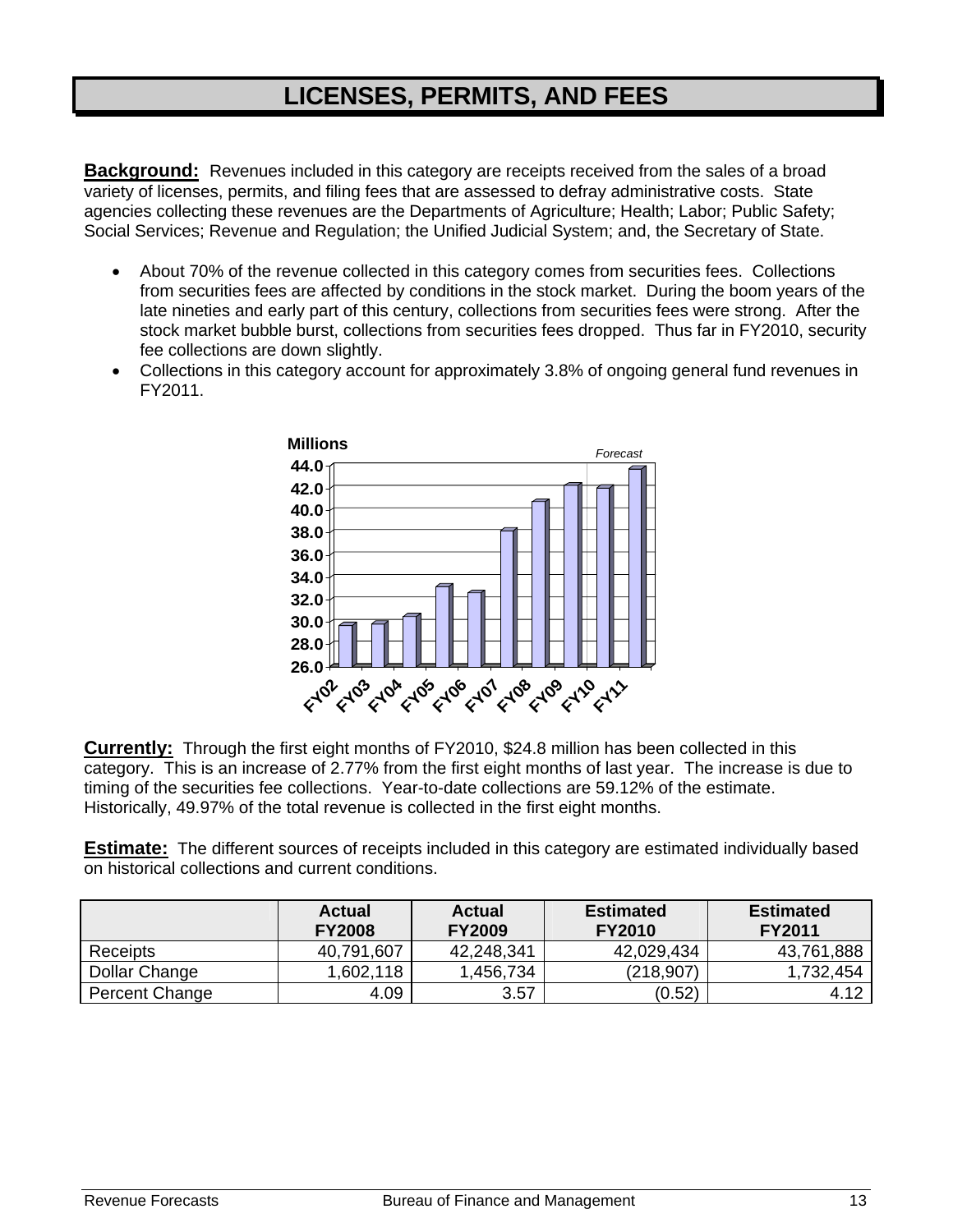#### **INVESTMENT INCOME AND INTEREST**

**Background:** Revenues included in this category are from interest and the investment earnings of the general fund and nonparticipating funds in the cash flow fund. (Nonparticipating means the earnings attributable to the company are deposited in the general fund.) The South Dakota Investment Council is responsible for investing the money in the cash flow fund. (SDCL 4-5)

• HB 1099, passed by the 2003 legislature, accelerated the proration of interest earnings in the cash flow fund by having 90% of the estimated proration due to the general fund for the next fiscal year transferred to the general fund in the year in which the interest is earned. This resulted in one year (FY2004) where the general fund received two years of earnings deposits.

NOTE: Included in this category for FY2004 is the revenue from the FY2003 interest earnings. To keep the one-time increase to the general fund separate, the estimated 90% of FY2004 earnings is included as a one-time receipt in FY2004.

- The yield of the cash flow fund has varied over the years, which has affected the interest income. In FY2002 and FY2003, the average yield was 5.5% and 4.7%, respectively. In FY2004, FY2005, and, 2006 the average yield fell to 3.0%, 2.9%, and 3.1%, respectively. Due to rising interest rates, the yield rose to 4.2% in FY2007, 5.1% in FY2008, and 4.6% in FY2009. Due to current low interest rates, the yield is expected to decrease in FY2010 and FY2011. NOTE: To compare the yields above with the revenues in the chart below, remember that
	- prior to the FY2005 number, the income for the year was from the previous year's earnings.
- Receipts in this category account for approximately 1.3% of ongoing general fund revenues in FY2011.



**Currently:** Through the first eight months of FY2010, \$2.9 million has been collected in this category. This is an increase of 48.74% from the first eight months of last year. Year-to-date collections are 16.03% of the estimate. Historically, 12.18% of the total revenue is collected in the first eight months. The yield of the cash flow fund is estimated to be 4.0% for FY2010 and 3.5% for FY2011.

**Estimate:** The estimate is based on information provided by the South Dakota Investment Council and historical collections.

|                       | <b>Actual</b><br><b>FY2008</b> | Actual<br><b>FY2009</b> | <b>Estimated</b><br><b>FY2010</b> | <b>Estimated</b><br><b>FY2011</b> |
|-----------------------|--------------------------------|-------------------------|-----------------------------------|-----------------------------------|
| <b>Total Receipts</b> | 16,299,255                     | 16,315,214              | 18,213,440                        | 14,234,214                        |
| Dollar Change         | 3,021,131                      | 15,959                  | 1,898,226                         | (3.979.226)                       |
| Percent Change        | 22.75                          | 0.10                    | 11.63                             | (21.85)                           |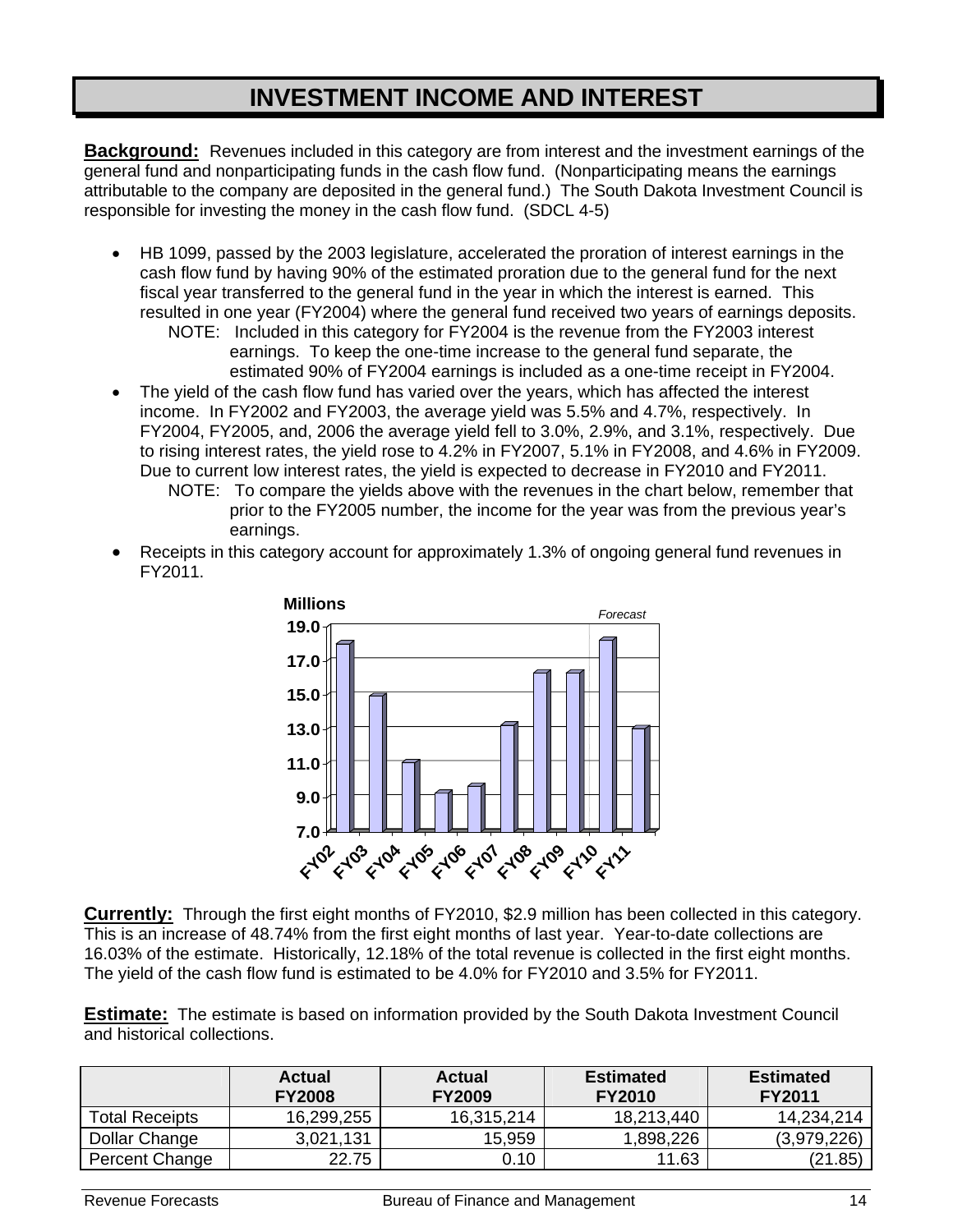#### **CHARGES FOR GOODS AND SERVICES**

**Background:** Receipts included in this category are from charges made by institutions under the Department of Human Services; audit charges made by the Auditor General to state and local governments; child support collections paid back to the state received by the Department of Social Services; funds received from unclaimed property; 35% of fines, penalties, and forfeitures collected by or through the use of a circuit or magistrate court, clerk, or other court officer for violations of a county, township, municipal or chartered governmental unit's ordinance, charter, or bylaw; and, other miscellaneous charges.

- Revenues to the general fund from this category vary from year-to-year.
- Unclaimed Property receipts composed over 32% of the revenue from this category in FY2009. The majority of the growth in recent years is a result of record unclaimed property collections.
- Receipts included in this category account for approximately 1.4% of ongoing general fund revenues in FY2011.



**Currently:** Through the first eight months of FY2010, \$12.7 million has been collected in this category. This is a decrease of 4.91% from the first eight months of last year. Year-to-date collections are 80.84% of the estimate. Historically, 78.60% of the total revenue is collected in the first eight months.

**Estimate:** The different sources of receipts included in this category are broken out and estimated individually based on historical collections and current conditions.

|                | <b>Actual</b><br><b>FY2008</b> | <b>Actual</b><br><b>FY2009</b> | <b>Estimated</b><br><b>FY2010</b> | <b>Estimated</b><br><b>FY2011</b> |
|----------------|--------------------------------|--------------------------------|-----------------------------------|-----------------------------------|
| Total Receipts | 16,726,952                     | 16,570,377                     | 15,685,325                        | 15,949,384                        |
| Dollar Change  | 2,237,954                      | (156,575)                      | (885, 052)                        | 264,059                           |
| Percent Change | 15.45                          | (0.94)                         | (5.34)                            | 1.68                              |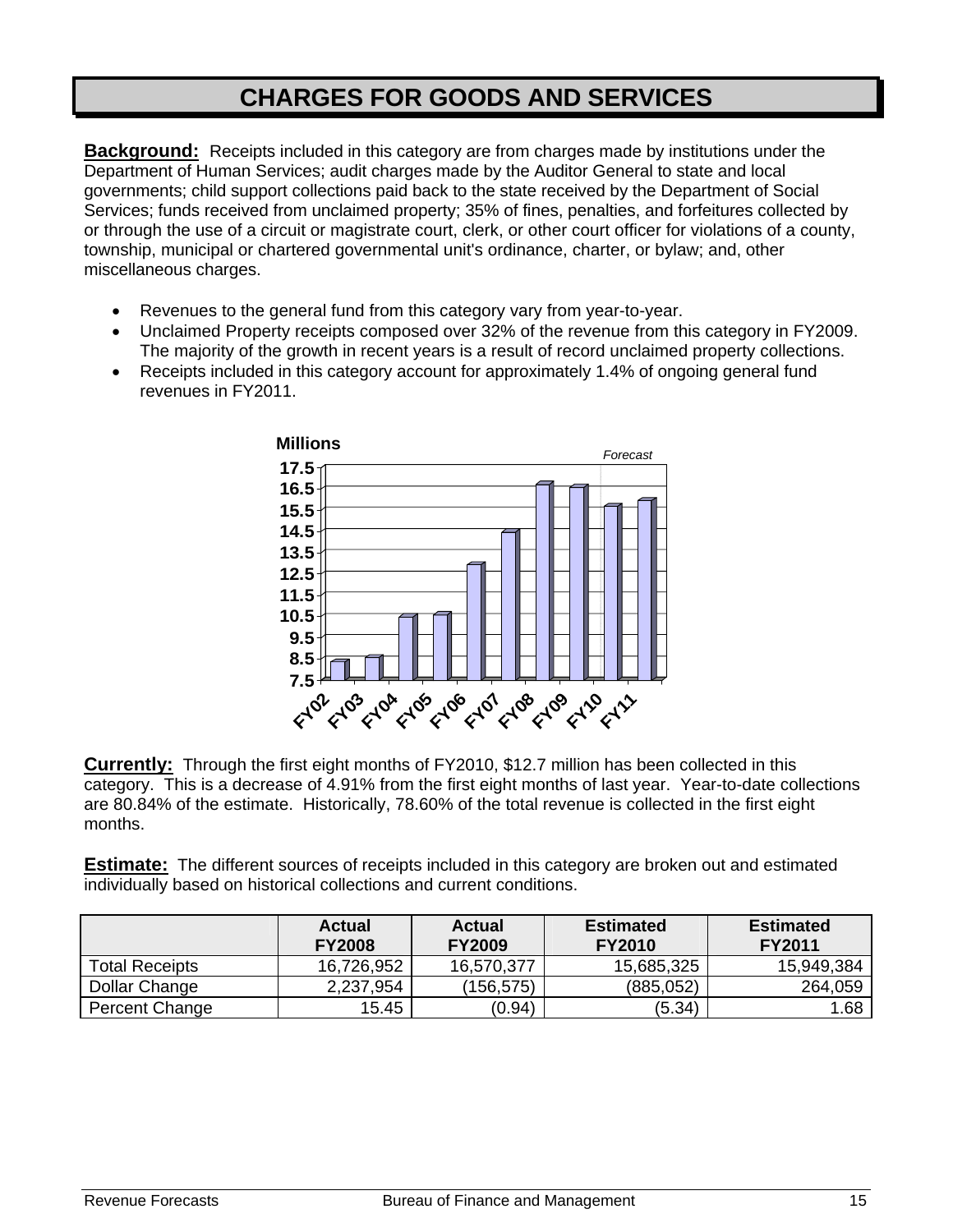#### **NET TRANSFERS IN**

**Background:** Receipts included in this category are general fund reimbursements by the Highway Fund; receipts from the Department of Game, Fish, and Parks; receipts from the Motor Vehicle Fund; the state's share of the Deadwood gaming revenue (SDCL 42-7B-28.1 and SDCL 42-7B-48.1); the transfer from the Health Care Tobacco Tax Fund; the transfer from the Education Enhancement Tobacco Tax Fund: and, other miscellaneous receipts.

• Receipts included in this category account for approximately 2.7% of ongoing general fund revenues in FY2011.



**Currently:** Through the first eight months of FY2010, \$14.9 million has been collected in this category. This is an increase of 19.1% from the first eight months of last year. The large increase is due to the timing of the transfer from the health care tobacco tax fund and the education enhancement tobacco tax fund. Year-to-date collections are 47.51% of the estimate. Historically, 57.22% of the total revenue is collected in the first eight months.

**Estimate:** The different sources of receipts included in this category are broken out and estimated individually based on historical collections and current conditions.

|                | <b>Actual</b><br><b>FY2008</b> | <b>Actual</b><br><b>FY2009</b> | <b>Estimated</b><br><b>FY2010</b> | <b>Estimated</b><br><b>FY2011</b> |
|----------------|--------------------------------|--------------------------------|-----------------------------------|-----------------------------------|
| Total Receipts | 20,119,164                     | 19,327,158                     | 31,392,734                        | 30,676,628                        |
| Dollar Change  | 10,881,733                     | (792,006)                      | 12,065,576                        | (716,106)                         |
| Percent Change | 117.80                         | (3.94)                         | 62.43                             | (2.28)                            |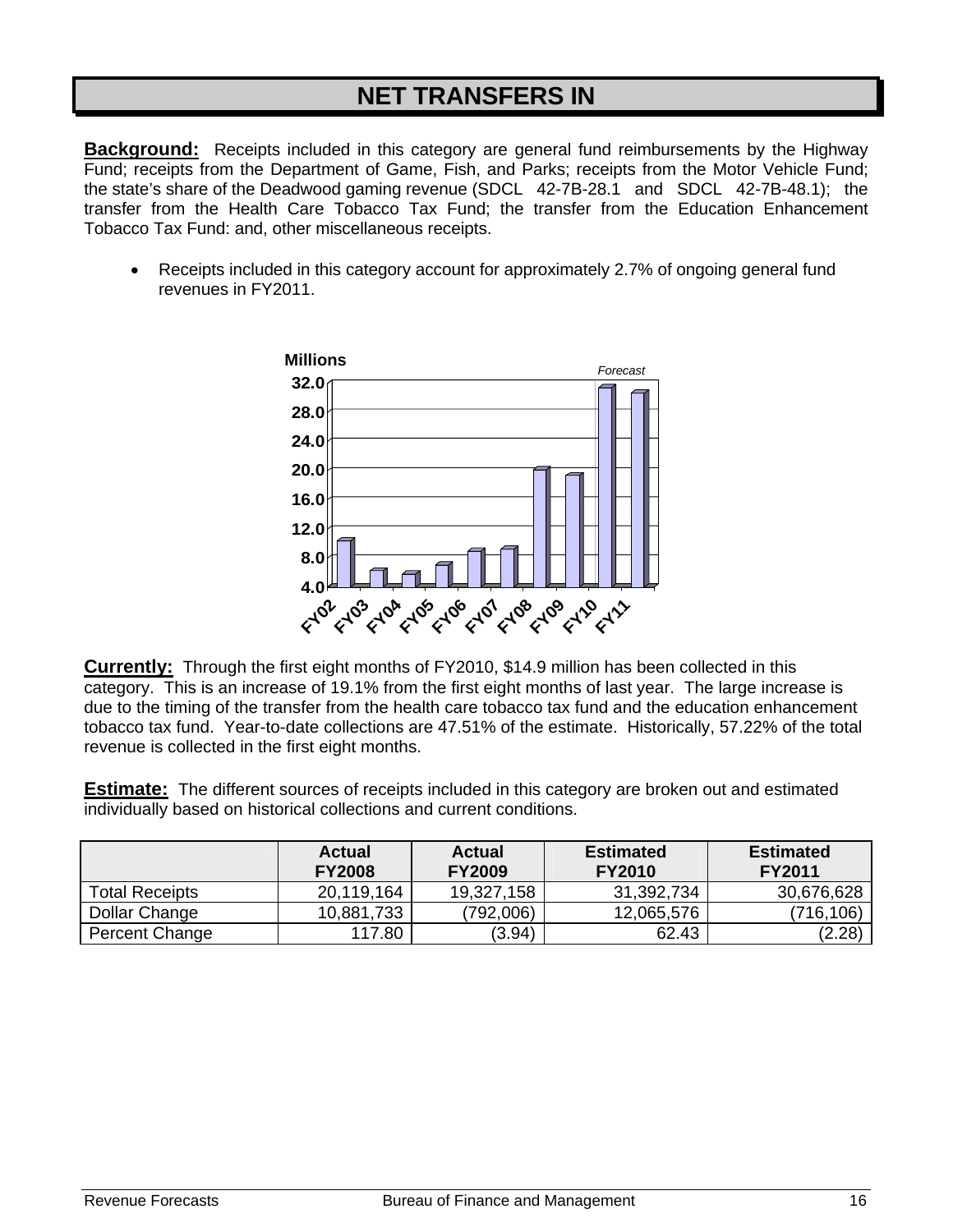#### **TRUST FUNDS**

**Background:** Receipts included in this category are transfers from the Health Care Trust Fund (HCTF), the Education Enhancement Trust Fund (EETF), and the Dakota Cement Trust Fund (DCTF). Four percent of the market values of the HCTF and the EETF are transferred to the general fund every year as long as the principals of the trust funds are not invaded. (SDCL 4-5-29.1 and 4-5-29.2) The earnings from the HCTF are to be used for health care related programs, and the earnings from the EETF are to be used for education enhancement programs. (Article 12, Section 5 and 6 of the State Constitution) Each fiscal year, a transfer of \$12.0 million is made from the DCTF to the general fund. Other than this transfer, the original principal of the trust fund is to remain intact. However, the legislature shall, by appropriation, make distributions from the difference between the \$12.0 million annual transfer and 5% of the market value of the trust fund for the support of education, but not for the replacement of state aid to general education or special education, if the increase in the market value of the trust fund is sufficient to maintain the original principal of the trust fund after such distributions. (Article 13, Section 20 and 21 of the State Constitution)

- The market values of the HCTF and the EETF are calculated using a 16-quarter average rather than the market values as of December  $31<sup>st</sup>$ .
- The table below shows the amounts that were transferred from each of the trust funds to the general fund between FY2008 and FY2010, and the estimated amounts that will be transferred to the general fund from the trust funds in FY2011.

|             | <b>Actual</b><br><b>FY2008</b> | Actual<br><b>FY2008</b> | Actual<br><b>FY2010</b> | <b>Estimated</b><br><b>FY2011</b> |
|-------------|--------------------------------|-------------------------|-------------------------|-----------------------------------|
| <b>HCTF</b> | 3,656,091                      | 3,896,330               | 0                       | 3,886,427                         |
| <b>FFTE</b> | 14,766,915                     | 15,453,422              |                         | 14,802,790                        |
| <b>DCTF</b> | 13,184,338                     | 13,522,942              | 12,000,000              | 12,000,000                        |
| Total       | 31,607,344                     | 32,872,694              | 12,000,000              | 30,689,217                        |

- FY2003 was the first year transfers were made from the HCTF and the EETF to the general fund.
- The growth in receipts between FY2003 and FY2004 was primarily due to the increase in interest earnings transferred from the EETF. The principal balance of the EETF increased \$243.6 million in FY2003 due to the securitization of the state's Tobacco Master Settlement Agreement payments. This had a direct effect on the amount of interest earnings available to be transferred to the general fund in FY2004.
- The first time the market value of the DCTF allowed for a transfer greater than \$12.0 million was on June 30, 2004. The amount of the additional distribution available for education in FY2009 was \$1,522,943.
- Receipts from the trust funds account for approximately 2.68% of ongoing general fund revenues in FY2011.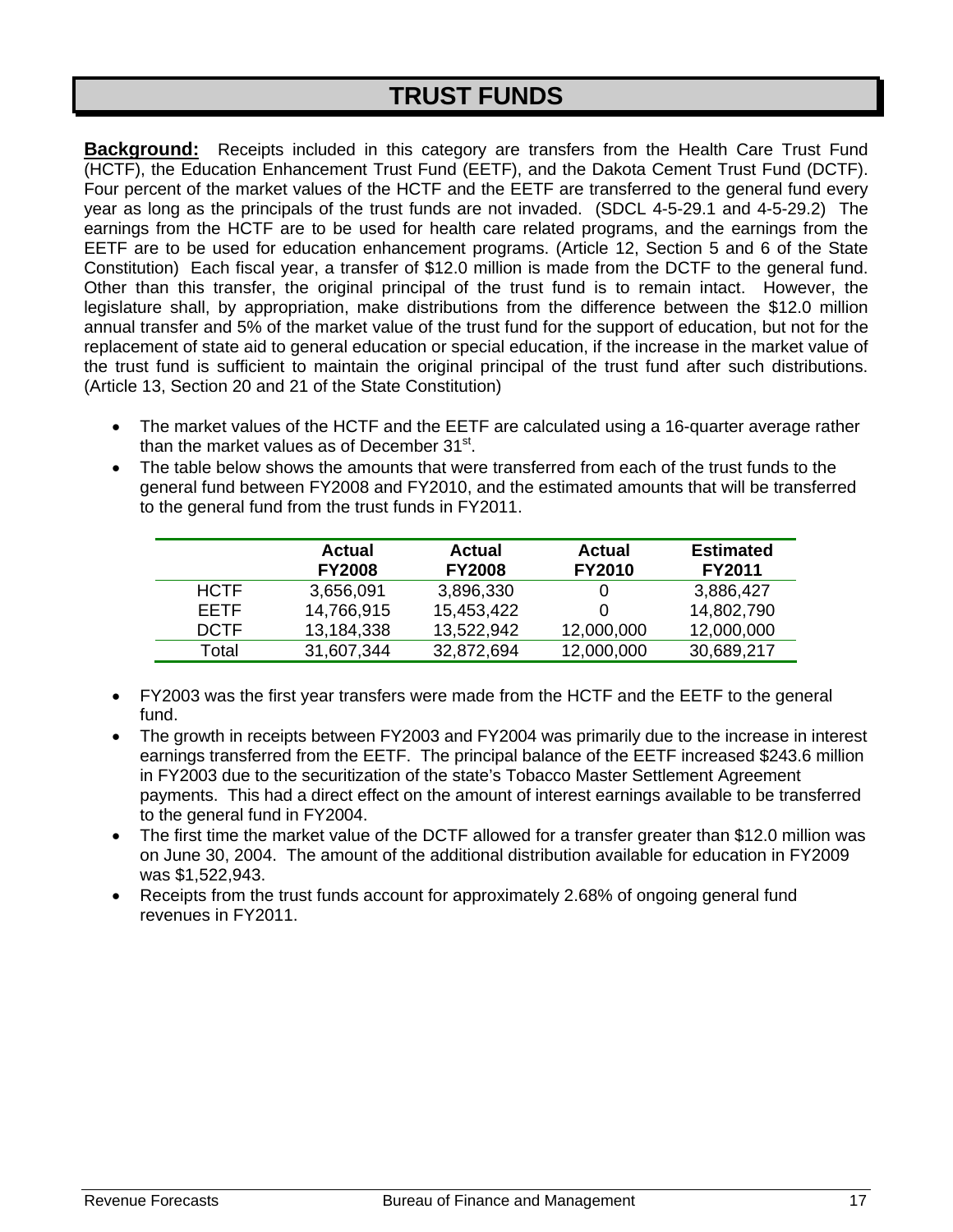

Currently: As of December 31<sup>st</sup>, the total rate of return for the fiscal year on the HCTF was 15.04%. The rate of return for the fiscal year on the EETF was 14.80%, and the rate of return for the fiscal year on the DCTF was 15.13%.

**Estimate:** The estimate for FY2010 includes the required \$12.0 million transfer from the Dakota Cement Trust Fund. The estimate for FY2011 includes the constitutionally required \$12.0 million transfer from the Dakota Cement Trust and the amounts that will be transferred from the Health Care Trust Fund and Education Enhancement Trust Fund pursuant to SDCL 4-5-29.1 and SDCL 4-5-29.2.

|                | <b>Actual</b><br><b>FY2008</b> | Actual<br><b>FY2009</b> | <b>Estimated</b><br><b>FY2010</b> | <b>Estimated</b><br><b>FY2011</b> |
|----------------|--------------------------------|-------------------------|-----------------------------------|-----------------------------------|
| Total Receipts | 31,607,344                     | 32,872,694              | 12,000,000                        | 30,689,216                        |
| Dollar Change  | 248,612                        | ,265,350                | (20,872,694)                      | 18,689,216                        |
| Percent        | 0.79                           | 4.0                     | (63.5)                            | 155.7                             |
| Change         |                                |                         |                                   |                                   |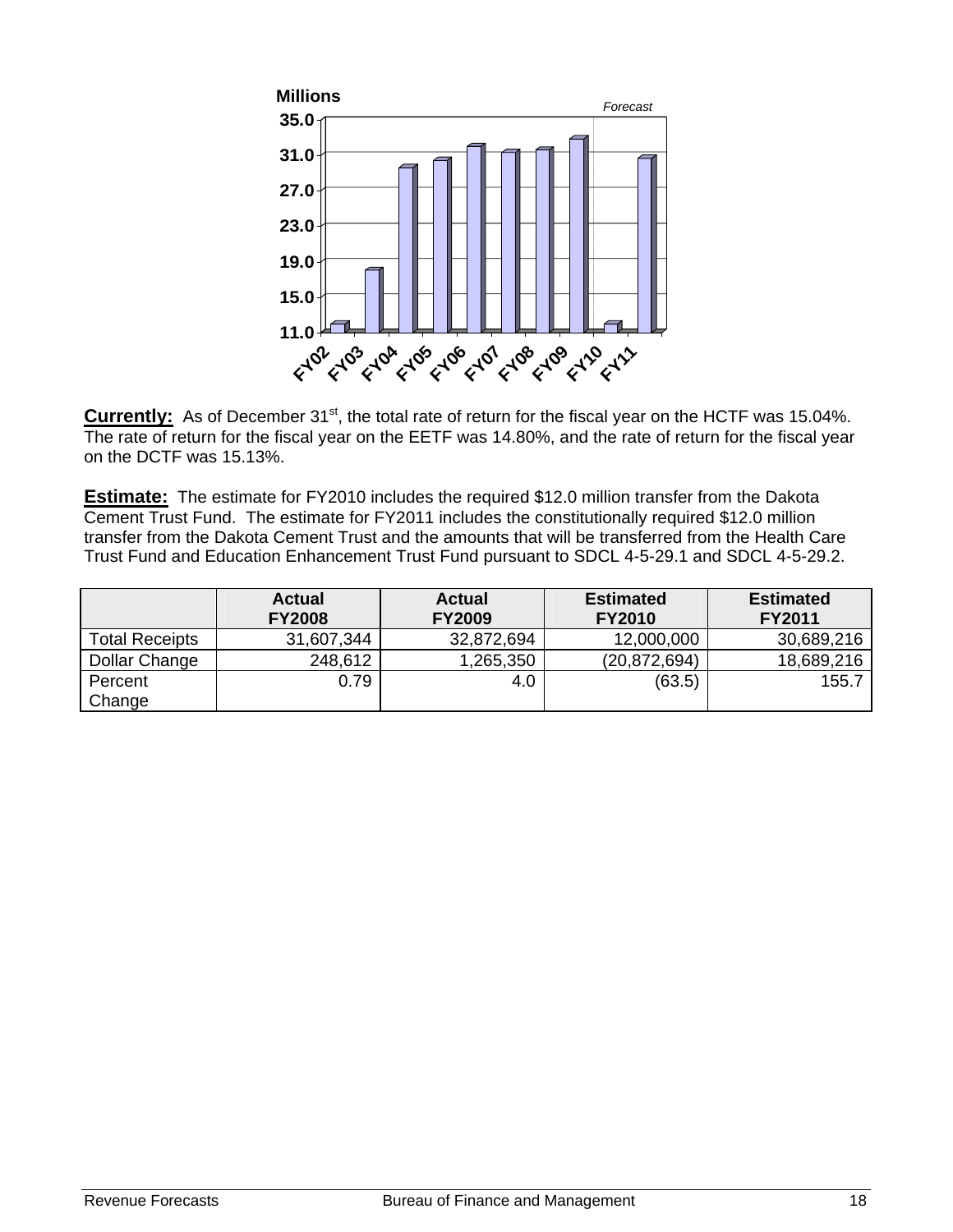#### **SEVERANCE TAXES**

**Background:** A severance tax is imposed at the rate of \$4 per ounce of gold severed in South Dakota. In addition, there is a tax of 10% of the net profits from the sale of precious metals severed. (SDCL 10-39) Owners or operators of energy minerals must pay a tax equal to 4.5% of the taxable value of any energy minerals severed. (SDCL 10-39A)

- For persons severing precious metals that were in business in the state prior to January 1, 1981, 100% of the revenues collected are deposited in the general fund. For persons permitted on or after January 1, 1981, for the purpose of severing precious metals, 80% of the revenues collected are deposited in the general fund, and 20% are remitted to the county in which the precious metals were severed.
- One-half of the energy mineral severance taxes received are returned to the county where the energy minerals were severed and one-half of the taxes are deposited in the general fund.
- Gold production was up slightly in South Dakota in 2009 compared to 2008. In 2008 there were 60,665 ounces of gold produced in the state, and in 2009 there were 67,738 ounces of gold produced.
- Oil production in South Dakota was relatively stable at 1,696,946 bbls in 2008 and 1,658,196 bbls in 2009.
- Collections included in this category account for approximately 0.5% of ongoing general fund revenues in FY2011.



**Currently:** Through the first eight months of FY2010, \$4.2 million has been collected in this category. This is an increase of 18.01% from the first eight months of last year.

**Estimate:** Collections from taxes on precious metals and energy minerals are estimated separately. The estimates of collections from the severance taxes on gold and precious metals are based on history and current conditions. The estimates of collections from the tax on energy minerals are based on history and the projected price of crude oil and natural gas.

|                       | <b>Actual</b><br><b>FY2008</b> | <b>Actual</b><br><b>FY2009</b> | <b>Estimated</b><br><b>FY2010</b> | <b>Estimated</b><br><b>FY2011</b> |
|-----------------------|--------------------------------|--------------------------------|-----------------------------------|-----------------------------------|
| <b>Total Receipts</b> | 4,074,627                      | 4,868,142                      | 5,155,710                         | 5,601,593                         |
| Dollar Change         | 950,827                        | 793,515                        | 287,568                           | 445,883                           |
| Percent Change        | 30.44                          | 19.47                          | 5.91                              | 8.65                              |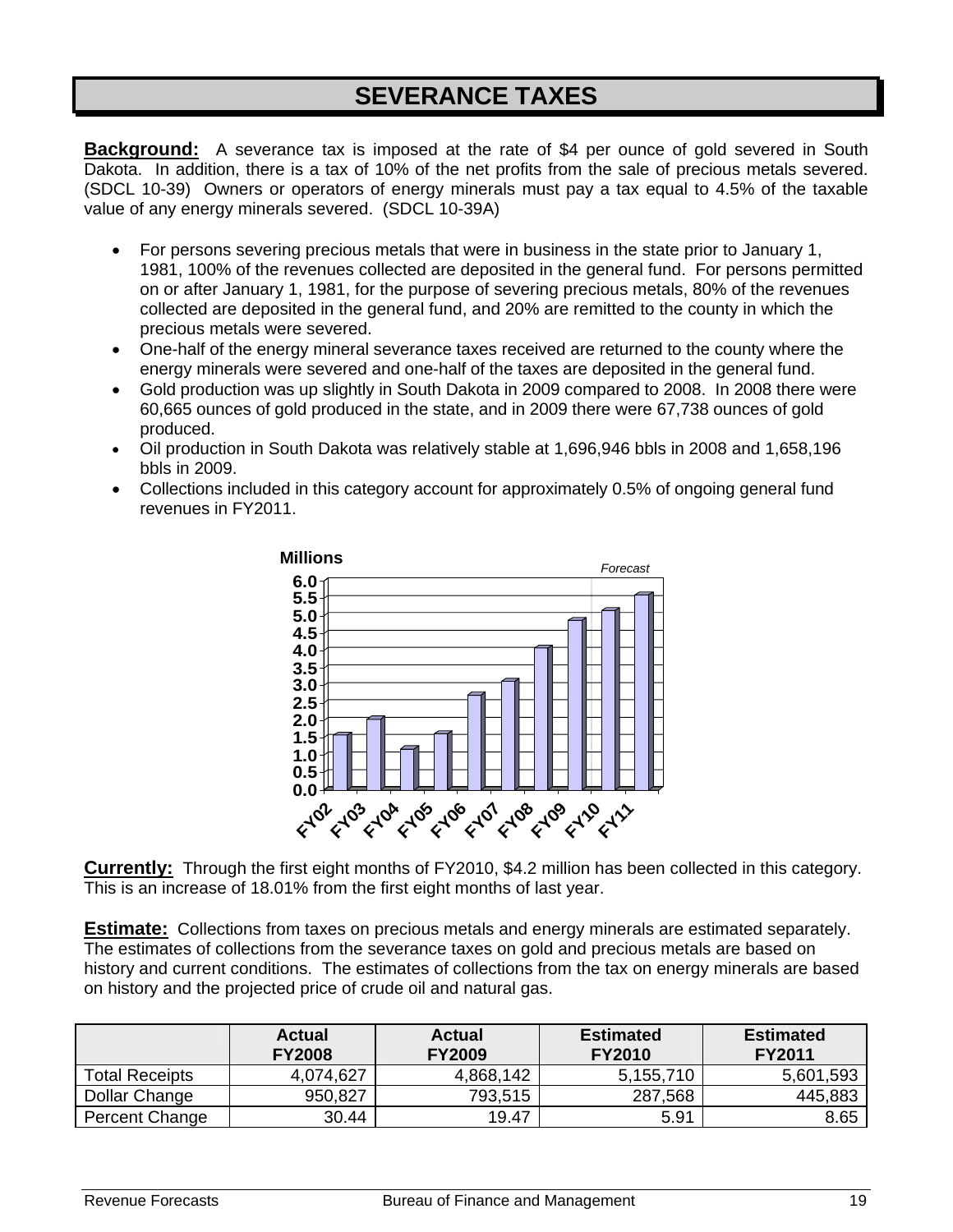#### **LOTTERY**

**Background:** Receipts included in this category are the general fund's share of revenues from the sale of instant and on-line lottery tickets. (SDCL 42-7A)

- All of the net proceeds from the sale of instant lottery tickets are deposited in the general fund.
- The first \$1.4 million of the net proceeds from the sale of on-line lottery tickets is deposited in the general fund. The remaining net proceeds from the sale of on-line lottery tickets are deposited in the Capital Construction Fund.
- Instant tickets are the scratch tickets sold by retailers. On-line games include Powerball, Hot Lotto, Dakota Cash, and Wild Card 2.
- Receipts included in this category account for less than 0.6% of ongoing general fund revenues in FY2011.



**Currently:** Through February 28<sup>th</sup>, 2010, instant ticket sales were down 4.34% compared to the same time period last year.

**Estimate:** The estimates are based on historical collections and current conditions.

|                       | <b>Actual</b><br><b>FY2008</b> | Actual<br><b>FY2009</b> | <b>Estimated</b><br><b>FY2010</b> | <b>Estimated</b><br><b>FY2011</b> |
|-----------------------|--------------------------------|-------------------------|-----------------------------------|-----------------------------------|
| <b>Total Receipts</b> | 6,533,644                      | 5,588,568               | 5,961,489                         | 6,184,152                         |
| Dollar Change         | 654,168                        | (945,076)               | 372,921                           | 222,663                           |
| Percent Change        | 11.13                          | (14.46)                 | 6.67                              | 3.74                              |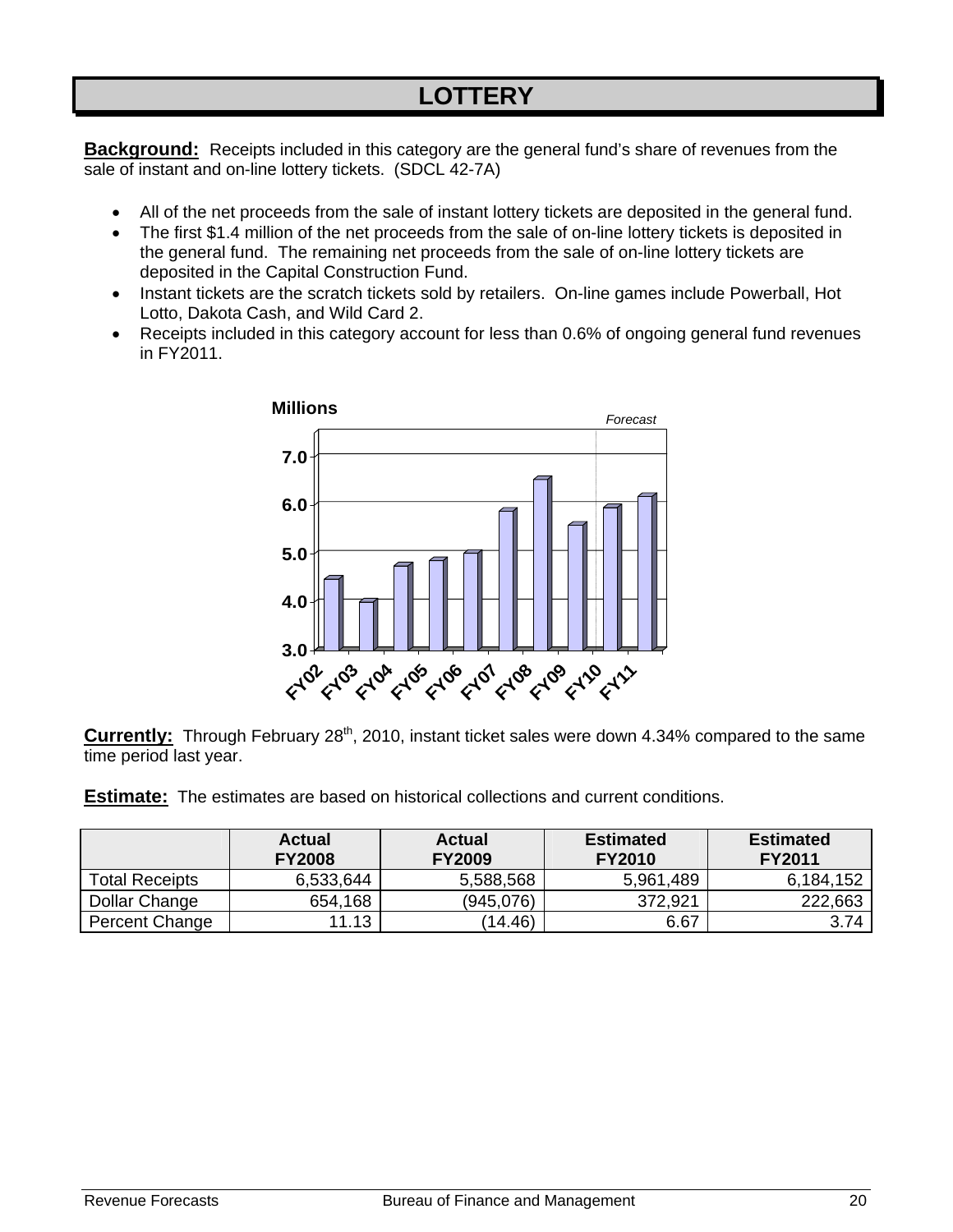#### **PROPERTY TAX REDUCTION FUND**

**Background:** The Property Tax Reduction Fund (PTRF) was created to fund property tax relief in South Dakota. In FY1996, \$45.9 million of the state's share of video lottery net machine income was deposited in the PTRF. Money from the PTRF was then used to fund the second half of the CY1996 Property Tax Credit Program. Starting January 1, 1997, the Commissioner of the Bureau of Finance and Management has transferred money from the PTRF to the general fund to provide property tax relief through state aid to education. (SDCL 10-13-44)

- Revenues deposited in the PTRF come from three ongoing sources:
	- 1) Forty-nine and one half percent of video lottery net machine income. (SDCL 42-7A-63) 2) Sixty percent of the revenue collected from the 4% tax on the gross receipts of
	- telecommunication services, which was imposed by HB 1104 passed by the 2003 legislature. (SDCL 10-33A-4)
	- 3) Thirty-three percent share of the revenues in excess of \$35 million generated by the tobacco taxes from Initiated Measure 2. (SDCL 10-50-52)
- In addition, any unobligated cash remaining at the end of a fiscal year after the transfer into the Budget Reserve Fund is transferred to the PTRF if the balance does not exceed 15% of the general fund appropriations for the previous fiscal year. (SDCL 4-7-39)
- The 2004 legislature reduced the FY2004 General Appropriations Act by \$66.3 million due to the fiscal relief provided to South Dakota by the federal government. Therefore, revenues from the PTRF to the general fund were also reduced by \$66.3 million in FY2004.
- Receipts from the PTRF account for approximately 10.4% of general fund revenues in FY2011.



**Currently:** Through February of FY2010, video lottery net machine income was down 3.96% compared to the same time period last year. Through the first eight months of FY2010, the state's share of the receipts from the telecommunications tax was \$4.4 million. This is an increase of 8.3% from the first eight months of last year.

**Estimate:** The projections for video lottery collections and receipts from the telecommunications tax are estimated separately based on historical collections and current conditions. The estimate for the excess tobacco tax revenue is based on historical collections and current conditions. For FY2010 and FY2011, it is anticipated that all the revenues from these three sources will be transferred to the general fund.

|                       | <b>Actual</b><br><b>FY2008</b> | <b>Actual</b><br><b>FY2009</b> | <b>Estimated</b><br><b>FY2010</b> | <b>Estimated</b><br><b>FY2011</b> |
|-----------------------|--------------------------------|--------------------------------|-----------------------------------|-----------------------------------|
| <b>Video Lottery</b>  | 111,093,618                    | 109,340,854                    | 104,529,856                       | 102,230,199                       |
| Telecom Tax           | 6,448,643                      | 7,031,848                      | 7,685,809                         | 8,400,590                         |
| Tobacco               | 9,063,720                      | 9,090,648                      | 7,910,833                         | 8,140,904                         |
| <b>Total Receipts</b> | 126,605,981                    | 125,463,350                    | 120,126,499                       | 118,771,693                       |
| Dollar Change         | 6,340,599                      | (1, 142, 632)                  | (5,336,851)                       | (1, 354, 806)                     |
| Percent Change        | 5.27                           | (0.90)                         | (4.25)                            | (1.13)                            |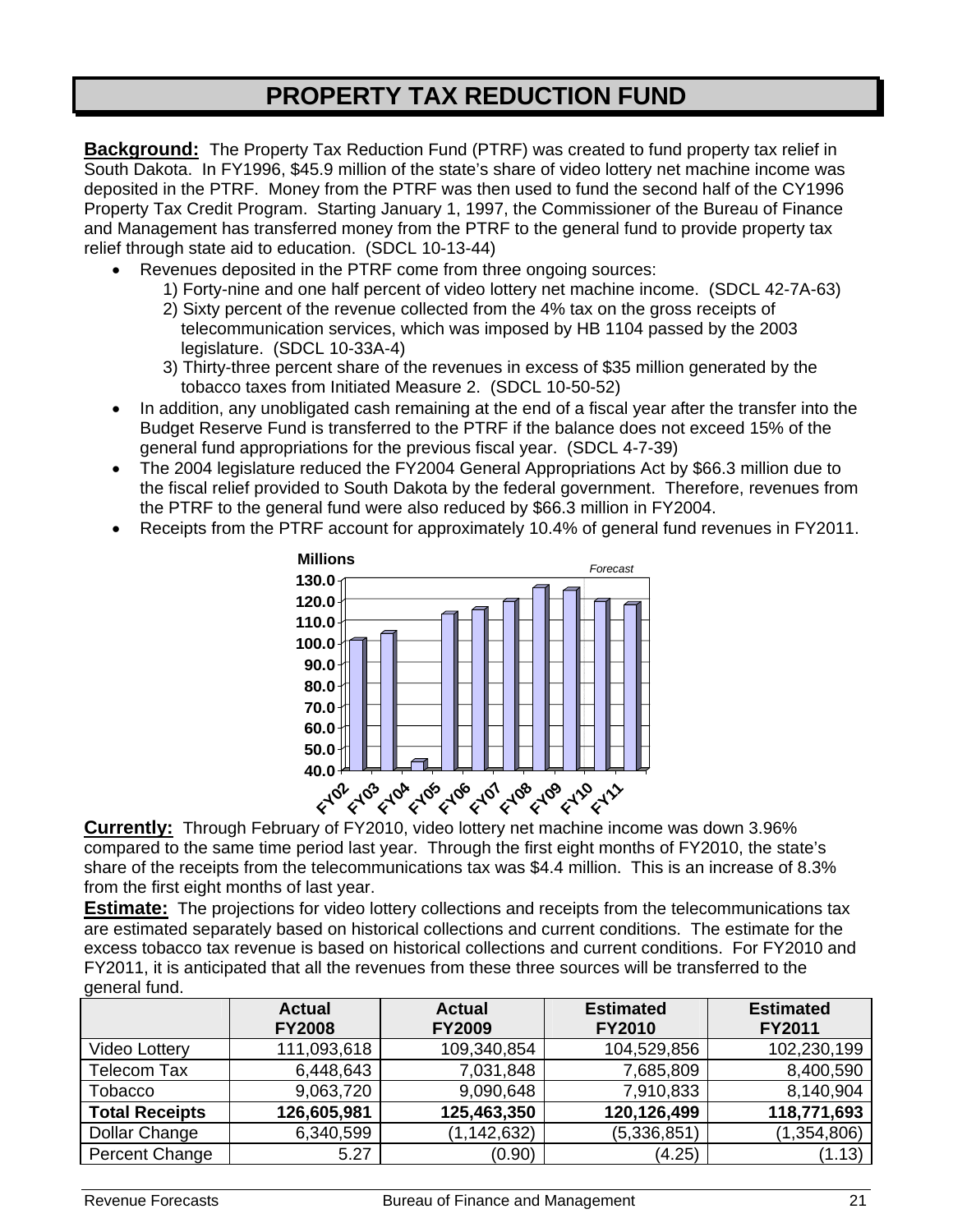#### **SALE-LEASEBACK**

**Background:** On December 1, 1986, the state sold a number of buildings and then leased them back. The purpose of doing this was to take advantage of a tax opportunity that provided a large sum of money for capital improvements. Proceeds from the sale were also used to purchase an annuity contract. Starting December 1, 1987, annuity payments are deposited in the general fund. The annuity payments are then used to make the lease payments, which are appropriated annually by the legislature.

- This is an in-and-out revenue source.
- Receipts account for approximately 0.7% of ongoing general fund revenues in FY2011.



**Estimate:** The estimates are from the sale-leaseback schedule.

|                       | <b>Actual</b><br><b>FY2008</b> | <b>Actual</b><br><b>FY2009</b> | <b>Estimated</b><br><b>FY2010</b> | <b>Estimated</b><br><b>FY2011</b> |
|-----------------------|--------------------------------|--------------------------------|-----------------------------------|-----------------------------------|
| <b>Total Receipts</b> | 9,827,175                      | 9,141,450                      | 8,457,825                         | 7,782,263                         |
| Dollar Change         | (671,700)                      | (685,725)                      | (683, 625)                        | (675, 562)                        |
| Percent Change        | (6.40)                         | (6.98)                         | (7.48)                            | (7.99)                            |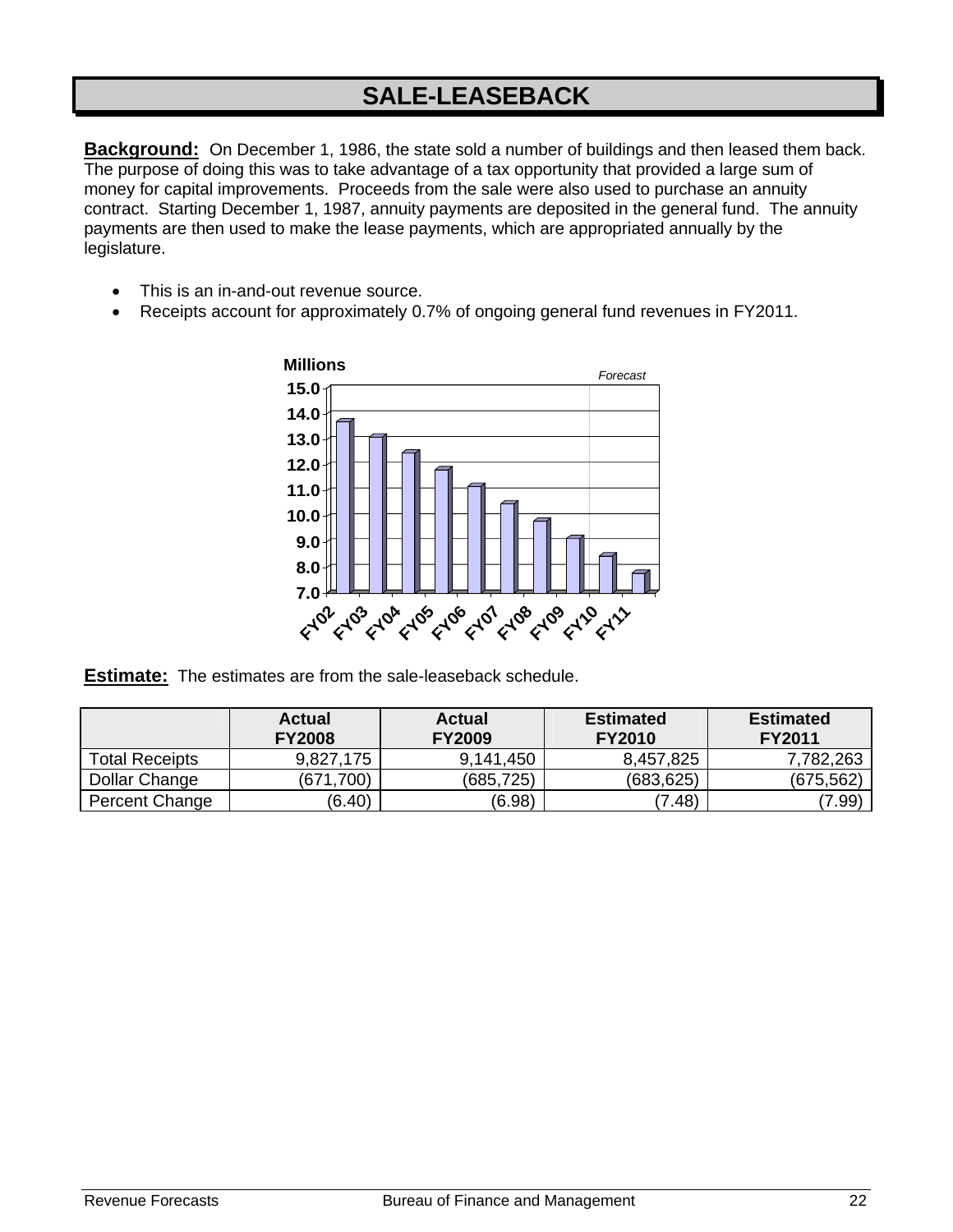#### **CRP PROGRAM**

**Background:** South Dakota's Conservation Reserve Enhancement Program (CREP) is set up to be a financing tool for farmers and ranchers. The South Dakota Building Authority (SDBA) gives participating producers their entire federal Conservation Reserve Program (CRP) payment up-front in one lump sum, less an interest adjustment. The SDBA issued bonds to provide the up-front money, and participating producers assigned their federal CRP payments to the SDBA to pay off the bonds.

- This is an in-and-out revenue source. The bonds are currently paid in full although there is expected to be a small amount of additional CRP payments to come to the general fund in FY2011.
- Receipts account for less than 0.1% of ongoing general fund revenues.



**Estimate:** The estimates are from the CREP schedule.

|                       | <b>Actual</b><br><b>FY2008</b> | <b>Actual</b><br><b>FY2009</b> | <b>Estimated</b><br><b>FY2010</b> | <b>Estimated</b><br><b>FY2011</b> |
|-----------------------|--------------------------------|--------------------------------|-----------------------------------|-----------------------------------|
| <b>Total Receipts</b> | 1,154,547                      | 341,988                        | 104,006                           | 75,000                            |
| Dollar Change         | (3,673)                        | (812,559)                      | (237,982)                         | (29,006)                          |
| Percent Change        | (0.32)                         | (70.38)                        | (69.59)                           | (27.89)                           |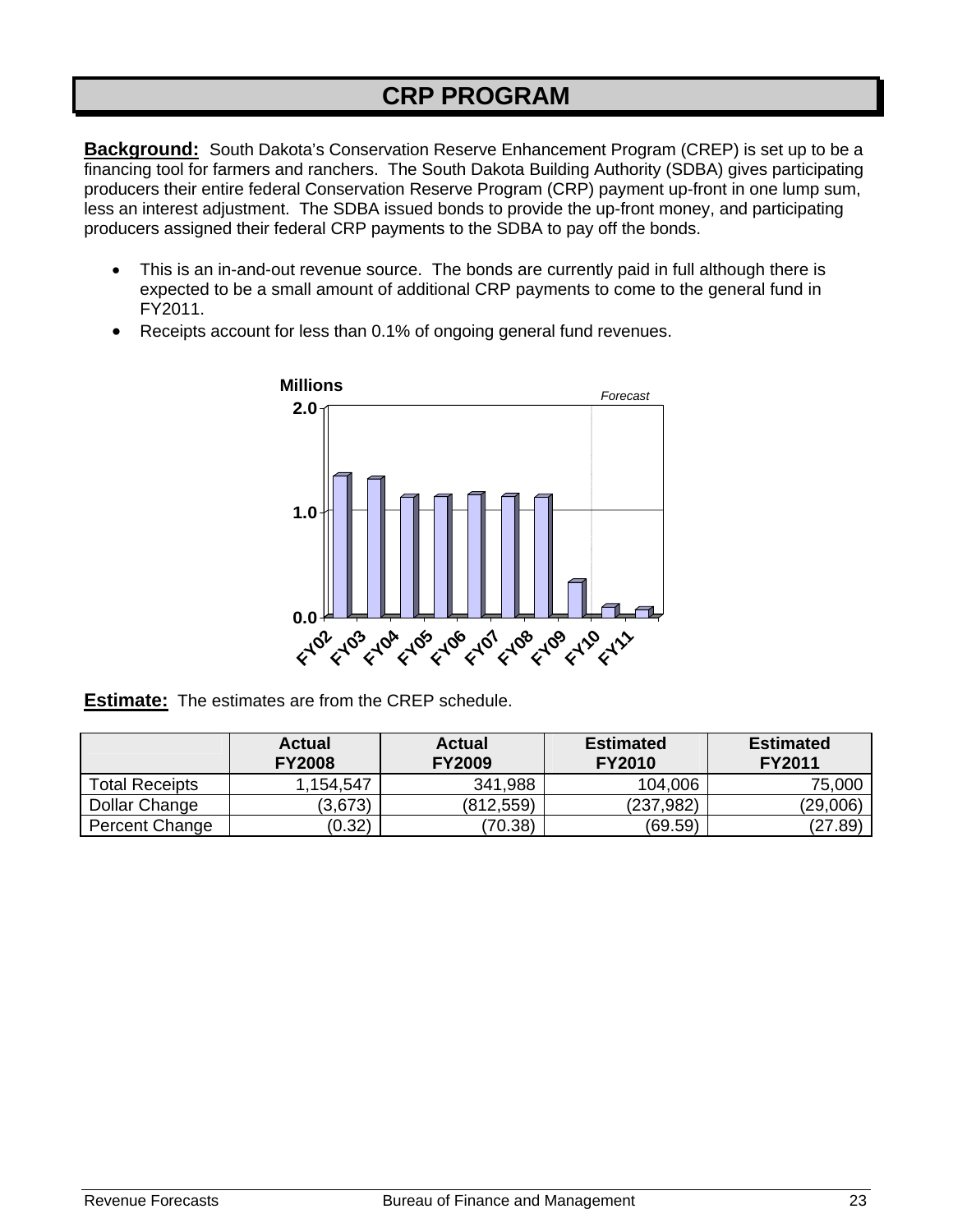# **DECEMBER FY2010 VS. MARCH FY2010**

|                                               | <b>DECEMBER</b><br>FY2010 | <b>MARCH</b><br>FY2010 | <b>DOLLAR</b><br><b>CHANGE</b> | <b>PERCENT</b><br><b>CHANGE</b> |
|-----------------------------------------------|---------------------------|------------------------|--------------------------------|---------------------------------|
| <b>CONTINUING RECEIPTS</b>                    |                           |                        |                                |                                 |
| Sales and Use Tax                             | 647,738,298               | 647,190,262            | (548, 036)                     | $-0.08$                         |
| Contractor's Excise Tax                       | 73,375,756                | 72,613,271             | (762, 485)                     | $-1.04$                         |
| Alcohol Beverage Tax                          | 9,819,764                 | 9,819,764              | 0                              | 0.00                            |
| Alcohol Beverage 2% Wholesale Tax             | 1,383,587                 | 1,383,587              | 0                              | 0.00                            |
| Cigarette Tax                                 | 30,000,000                | 30,000,000             | 0                              | 0.00                            |
| <b>Bank Franchise Tax</b>                     | 28,439,272                | 26,003,010             | (2,436,262)                    | $-8.57$                         |
| Insurance Company Tax                         | 62,580,140                | 61,776,004             | (804, 136)                     | $-1.28$                         |
| Licenses, Permits, and Fees                   | 42,494,231                | 42,029,434             | (464, 797)                     | $-1.09$                         |
| Investment Income and Interest                | 17,583,154                | 18,213,440             | 630,286                        | 3.58                            |
| Charges for Goods and Services                | 15,102,207                | 15,685,325             | 583,118                        | 3.86                            |
| Net Transfers In                              | 30,493,438                | 31,392,734             | 899,296                        | 2.95                            |
| <b>Trust Funds</b>                            | 12,000,000                | 12,000,000             | 0                              | 0.00                            |
| Severance Taxes                               | 4,932,180                 | 5,155,710              | 223,530                        | 4.53                            |
| <b>Unexpended Carryovers</b>                  | 0                         | $\Omega$               | 0                              |                                 |
| Lottery                                       | 5,795,746                 | 5,961,489              | 165,743                        | 2.86                            |
| Property Tax Reduction Fund                   | 120,040,104               | 120,126,499            | 86,395                         | 0.07                            |
| Sale-Leaseback                                | 8,457,825                 | 8,457,825              | 0                              | 0.00                            |
| <b>CRP Program</b>                            | 35,609                    | 104,006                | 68,397                         | 192.08                          |
| <b>SUBTOTAL (CONTINUING RECEIPTS)</b>         | 1,110,271,311             | 1,107,912,360          | (2,358,951)                    | $-0.21$                         |
| <b>ONE-TIME RECEIPTS</b>                      |                           |                        |                                |                                 |
| Transfer from Custer State Park Impr. Fund    | 2,433,637                 | 2,433,637              | 0                              | 0.00                            |
| Transfer from Tax Relief Fund                 | 3,533,582                 | 3,533,582              | 0                              | 0.00                            |
| Transfer from Budgetary Accounting Fund       | 2,020,021                 | 2,020,021              | 0                              | 0.00                            |
| <b>Transfer from Aeronautics Fund</b>         | 2,033,581                 | 2,033,581              | 0                              | 0.00                            |
| Refund of Prior Year's Expense                | 2,200,307                 | 2,200,307              | 0                              | 0.00                            |
| Transfer from Large Project Liability Account | 9,617,142                 | 9,617,142              | 0                              | 0.00                            |
| <b>SUBTOTAL (ONE-TIME RECEIPTS)</b>           | 21,838,270                | 21,838,270             | $\Omega$                       | 0.00                            |
| <b>GRAND TOTAL</b>                            | 1,132,109,581             | 1,129,750,630          | (2,358,951)                    | $-0.21$                         |
|                                               |                           |                        |                                |                                 |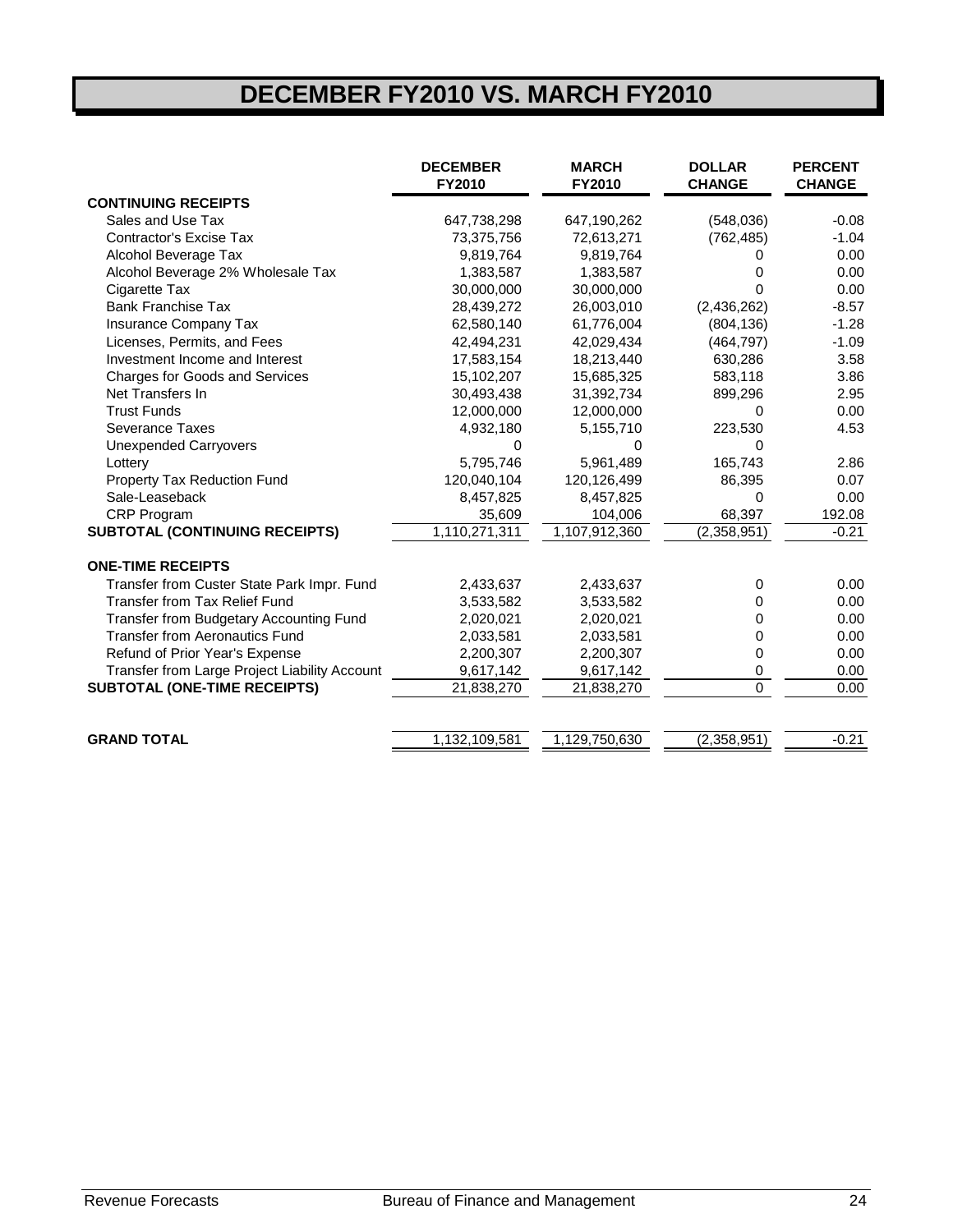### **DECEMBER FY2011 VS. MARCH FY2011**

|                                            | <b>DECEMBER*</b><br>FY2011 | <b>MARCH</b> *<br><b>FY2011</b> | <b>DOLLAR</b><br><b>CHANGE</b> | <b>PERCENT</b><br><b>CHANGE</b> |
|--------------------------------------------|----------------------------|---------------------------------|--------------------------------|---------------------------------|
| <b>CONTINUING RECEIPTS</b>                 |                            |                                 |                                |                                 |
| Sales and Use Tax                          | 668,353,398                | 666,119,728                     | (2,233,670)                    | $-0.33$                         |
| Contractor's Excise Tax                    | 74,739,517                 | 74,241,380                      | (498, 137)                     | $-0.67$                         |
| Alcohol Beverage Tax                       | 10,090,993                 | 10,090,993                      | 0                              | 0.00                            |
| Alcohol Beverage 2% Wholesale Tax          | 1,473,896                  | 1,473,896                       | 0                              | 0.00                            |
| Cigarette Tax                              | 30,000,000                 | 30,000,000                      | O                              | 0.00                            |
| <b>Bank Franchise Tax</b>                  | 28,866,836                 | 24,932,772                      | (3,934,064)                    | $-13.63$                        |
| Insurance Company Tax                      | 63,508,640                 | 63,399,238                      | (109, 402)                     | $-0.17$                         |
| Licenses, Permits, and Fees                | 42,650,322                 | 43,761,888                      | 1,111,566                      | 2.61                            |
| Investment Income and Interest             | 13,359,977                 | 14,234,214                      | 874,237                        | 6.54                            |
| <b>Charges for Goods and Services</b>      | 15,283,638                 | 15,949,384                      | 665,746                        | 4.36                            |
| Net Transfers In                           | 30,218,797                 | 30,676,628                      | 457,831                        | 1.52                            |
| <b>Trust Funds</b>                         | 29,725,897                 | 30,689,216                      | 963,319                        | 3.24                            |
| Severance Taxes                            | 5,322,728                  | 5,601,593                       | 278,865                        | 5.24                            |
| <b>Unexpended Carryovers</b>               | $\Omega$                   | $\Omega$                        | $\Omega$                       |                                 |
| Lottery                                    | 6,013,284                  | 6.184.152                       | 170.868                        | 2.84                            |
| Property Tax Reduction Fund                | 118,547,934                | 118,771,693                     | 223,759                        | 0.19                            |
| Sale-Leaseback                             | 7,782,263                  | 7,782,263                       | 0                              | 0.00                            |
| <b>CRP Program</b>                         | 0                          | 75,000                          | 75,000                         |                                 |
| <b>SUBTOTAL (CONTINUING RECEIPTS)</b>      | 1,145,938,120              | 1,143,984,038                   | (1,954,082)                    | $-0.17$                         |
| <b>ONE-TIME RECEIPTS</b>                   |                            |                                 |                                |                                 |
| Transfer from Custer State Park Impr. Fund | 4,403,286                  | 4,403,286                       | 0                              | 0.00                            |
| Transfer from Other Disease Fund           | 292,861                    | 292,861                         | 0                              | 0.00                            |
| <b>SUBTOTAL (ONE-TIME RECEIPTS)</b>        | 4,696,147                  | 4,696,147                       | $\Omega$                       | 0.00                            |
|                                            |                            |                                 |                                |                                 |
| <b>GRAND TOTAL</b>                         | 1,150,634,267              | 1,148,680,185                   | (1,954,082)                    | $-0.17$                         |

**\* Assumes Passage of HB 1041 and HB 1060 as proposed.**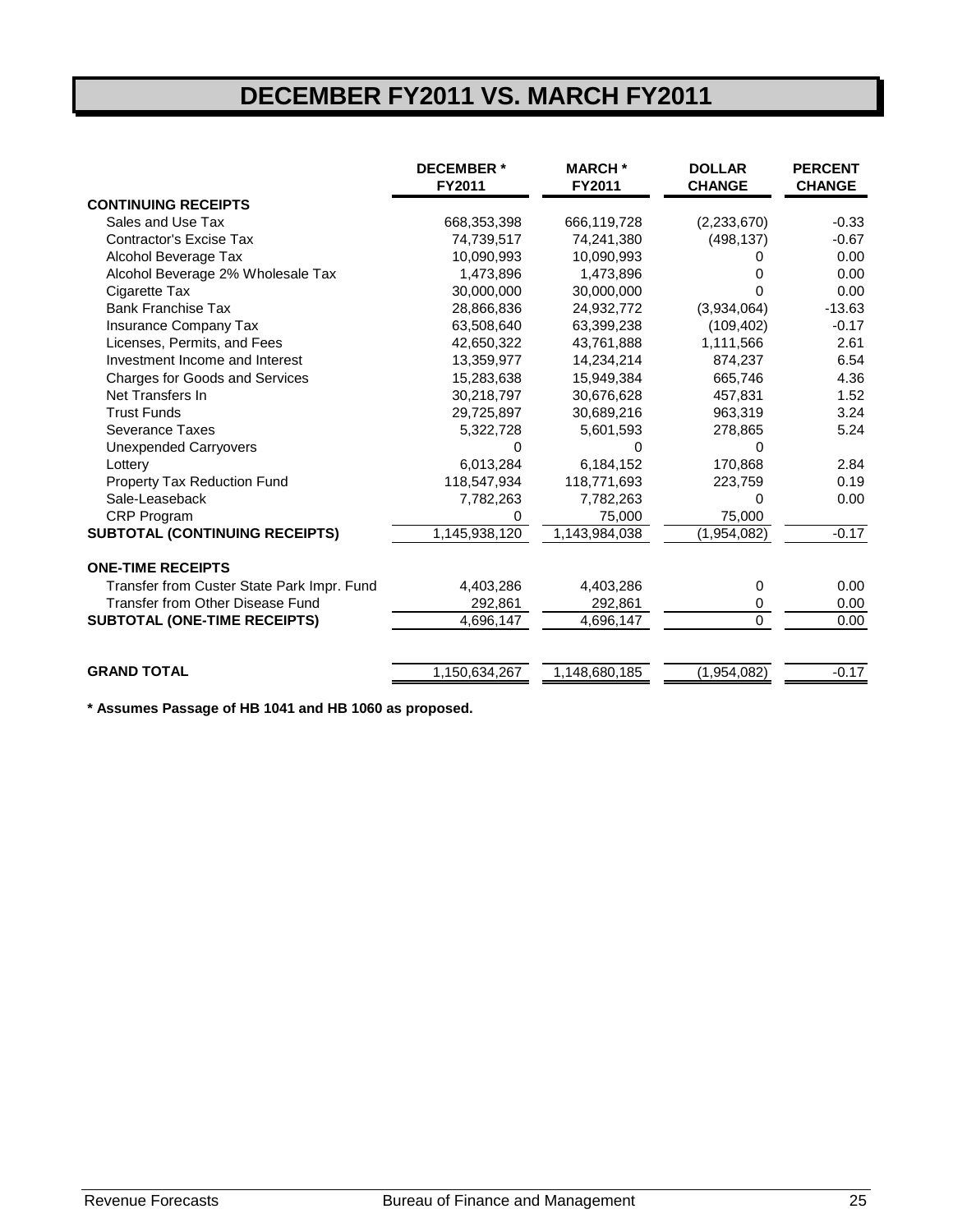### **ADOPTED FY2010 VS. MARCH FY2010**

|                                               | <b>LEGISLATIVE</b><br><b>ADOPTED FY2010</b> | <b>MARCH</b><br><b>FY2010</b> | <b>DOLLAR</b><br><b>CHANGE</b> | <b>PERCENT</b><br><b>CHANGE</b> |
|-----------------------------------------------|---------------------------------------------|-------------------------------|--------------------------------|---------------------------------|
| <b>CONTINUING RECEIPTS</b>                    |                                             |                               |                                |                                 |
| Sales and Use Tax                             | 659,392,169                                 | 647,190,262                   | (12, 201, 907)                 | $-1.85$                         |
| Contractor's Excise Tax                       | 77,197,527                                  | 72,613,271                    | (4,584,256)                    | $-5.94$                         |
| Alcohol Beverage Tax                          | 10,150,778                                  | 9,819,764                     | (331, 014)                     | $-3.26$                         |
| Alcohol Beverage 2% Wholesale Tax             | 1,387,858                                   | 1,383,587                     | (4,271)                        | $-0.31$                         |
| Cigarette Tax                                 | 30,000,000                                  | 30,000,000                    | $\Omega$                       | 0.00                            |
| <b>Bank Franchise Tax</b>                     | 30,130,638                                  | 26,003,010                    | (4, 127, 628)                  | $-13.70$                        |
| <b>Insurance Company Tax</b>                  | 65,874,470                                  | 61,776,004                    | (4,098,466)                    | $-6.22$                         |
| Licenses, Permits, and Fees                   | 41,468,347                                  | 42,029,434                    | 561,087                        | 1.35                            |
| Investment Income and Interest                | 11,843,613                                  | 18,213,440                    | 6,369,827                      | 53.78                           |
| Charges for Goods and Services                | 14,897,301                                  | 15,685,325                    | 788,024                        | 5.29                            |
| Net Transfers In                              | 29,620,713                                  | 31,392,734                    | 1,772,021                      | 5.98                            |
| <b>Trust Funds</b>                            | 12,000,000                                  | 12,000,000                    | 0                              | 0.00                            |
| Severance Taxes                               | 3,576,375                                   | 5,155,710                     | 1,579,335                      | 44.16                           |
| <b>Unexpended Carryovers</b>                  | 0                                           | 0                             | 0                              |                                 |
| Lottery                                       | 7,055,230                                   | 5,961,489                     | (1,093,741)                    | $-15.50$                        |
| Property Tax Reduction Fund                   | 127,013,026                                 | 120,126,499                   | (6,886,527)                    | $-5.42$                         |
| Sale-Leaseback                                | 8,457,825                                   | 8,457,825                     | 0                              | 0.00                            |
| CRP Program                                   | 35,609                                      | 104,006                       | 68,397                         | 192.08                          |
| <b>SUBTOTAL (CONTINUING RECEIPTS)</b>         | 1,130,101,479                               | 1,107,912,360                 | (22, 189, 119)                 | $-1.96$                         |
| <b>ONE-TIME RECEIPTS</b>                      |                                             |                               |                                |                                 |
| Transfer from Custer State Park Impr. Fund    | 2,374,160                                   | 2,433,637                     | 59,477                         | 2.51                            |
| <b>Transfer from Tax Relief Fund</b>          | 1,500,000                                   | 3,533,582                     | 2,033,582                      | 135.57                          |
| Transfer from Budgetary Accounting Fund       | 0                                           | 2,020,021                     | 2,020,021                      | 100.00                          |
| <b>Transfer from Aeronautics Fund</b>         | 0                                           | 2,033,581                     | 2,033,581                      | 100.00                          |
| Refund of Prior Year's Expense                | 0                                           | 2,200,307                     | 2,200,307                      | 100.00                          |
| Transfer from Large Project Liability Account |                                             | 9,617,142                     | 9,617,142                      | 100.00                          |
| <b>SUBTOTAL (ONE-TIME RECEIPTS)</b>           | 3,874,160                                   | 21,838,270                    | 17,964,110                     | 463.69                          |
| <b>GRAND TOTAL</b>                            | 1,133,975,639                               | 1,129,750,630                 | (4,225,009)                    | $-0.37$                         |
|                                               |                                             |                               |                                |                                 |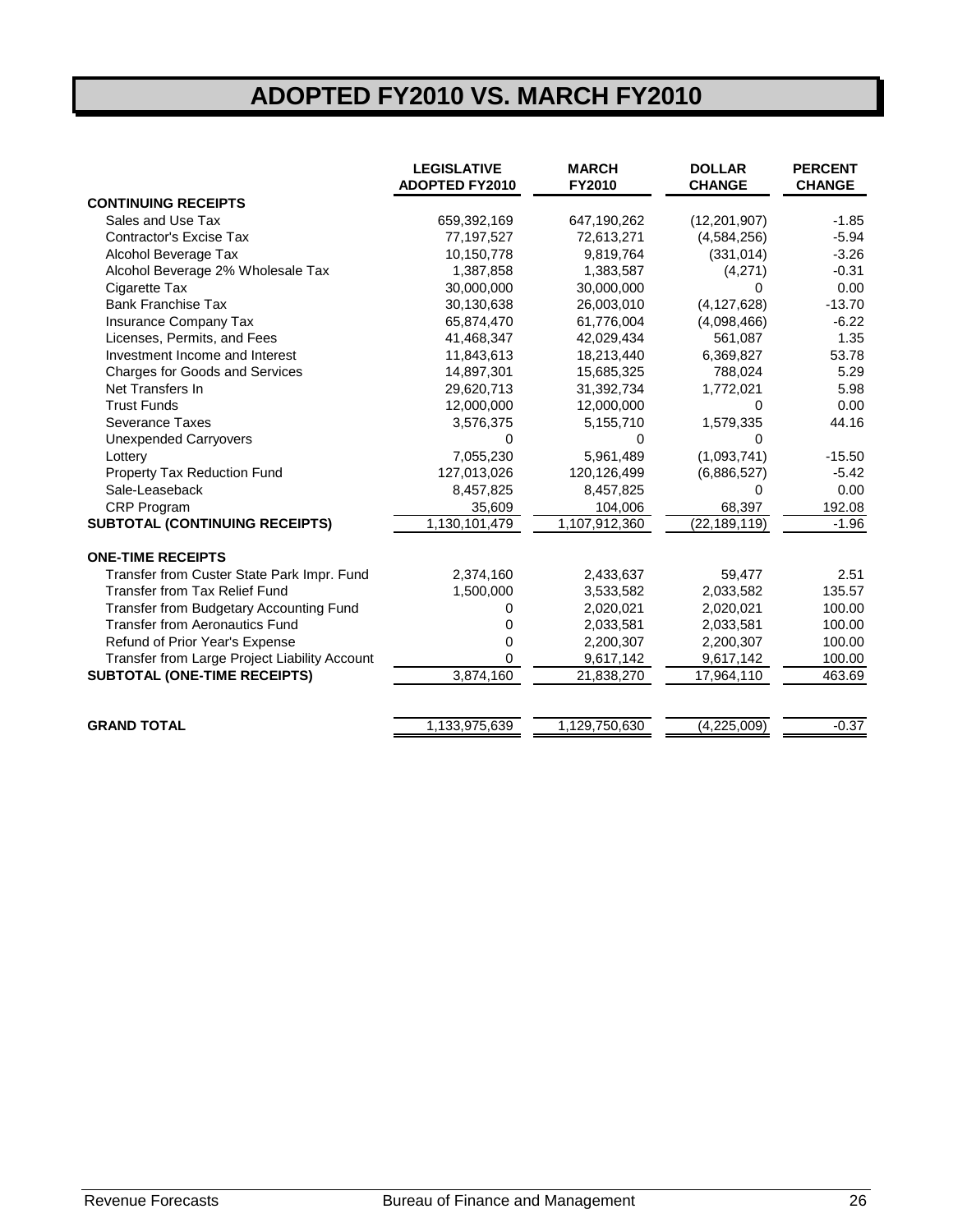## **ACTUAL FY2009 VS. MARCH FY2010**

|                                                       | <b>ACTUAL</b><br><b>FY2009</b> | <b>MARCH</b><br>FY2010 | <b>DOLLAR</b><br><b>CHANGE</b> | <b>PERCENT</b><br><b>CHANGE</b> |
|-------------------------------------------------------|--------------------------------|------------------------|--------------------------------|---------------------------------|
| <b>CONTINUING RECEIPTS</b>                            |                                |                        |                                |                                 |
| Sales and Use Tax                                     | 658,724,471                    | 647,190,262            | (11,534,209)                   | $-1.75$                         |
| Contractor's Excise Tax                               | 71,384,919                     | 72,613,271             | 1,228,352                      | 1.72                            |
| Alcohol Beverage Tax                                  | 9,537,513                      | 9,819,764              | 282,251                        | 2.96                            |
| Alcohol Beverage 2% Wholesale Tax                     | 1,284,896                      | 1,383,587              | 98,691                         | 7.68                            |
| Cigarette Tax                                         | 30,000,000                     | 30,000,000             | $\Omega$                       | 0.00                            |
| <b>Bank Franchise Tax</b>                             | 33,409,213                     | 26,003,010             | (7,406,203)                    | $-22.17$                        |
| Insurance Company Tax                                 | 61,823,150                     | 61,776,004             | (47, 146)                      | $-0.08$                         |
| Licenses, Permits, and Fees                           | 42,248,341                     | 42,029,434             | (218, 907)                     | $-0.52$                         |
| Investment Income and Interest                        | 16,315,214                     | 18,213,440             | 1,898,226                      | 11.63                           |
| Charges for Goods and Services                        | 16,570,377                     | 15,685,325             | (885, 052)                     | $-5.34$                         |
| Net Transfers In                                      | 19,327,158                     | 31,392,734             | 12,065,576                     | 62.43                           |
| <b>Trust Funds</b>                                    | 32,872,694                     | 12,000,000             | (20, 872, 694)                 | $-63.50$                        |
| Severance Taxes                                       | 4,868,142                      | 5,155,710              | 287,568                        | 5.91                            |
| <b>Unexpended Carryovers</b>                          | 1,695,722                      | $\Omega$               | (1,695,722)                    | $-100.00$                       |
| Lottery                                               | 5,588,568                      | 5,961,489              | 372,921                        | 6.67                            |
| Property Tax Reduction Fund                           | 125,463,350                    | 120,126,499            | (5,336,851)                    | $-4.25$                         |
| Sale-Leaseback                                        | 9,141,450                      | 8,457,825              | (683, 625)                     | $-7.48$                         |
| <b>CRP Program</b>                                    | 341,988                        | 104,006                | (237, 982)                     | $-69.59$                        |
| SUBTOTAL (CONTINUING RECEIPTS)                        | 1,140,597,167                  | 1,107,912,360          | (32,684,807)                   | $-2.87$                         |
| <b>ONE-TIME RECEIPTS</b>                              |                                |                        |                                |                                 |
| <b>Transfer from Telecommunications Relay Service</b> | 1,000,000                      | 0                      | (1,000,000)                    | $-100.00$                       |
| Transfer from Custer State Park Impr. Fund            | 6,325,898                      | 2,433,637              | (3,892,261)                    | $-61.53$                        |
| Transfer from Private Activity Bond Fee Fund          | 1,500,000                      | 0                      | (1,500,000)                    | $-100.00$                       |
| Transfer from Pheasantland Industries Fund            | 1,000,000                      | 0                      | (1,000,000)                    | $-100.00$                       |
| Transfer from Tobacco Prev. & Red. Trust Fund         | 2,500,000                      | $\mathbf 0$            | (2,500,000)                    | $-100.00$                       |
| <b>Refinancing Gains</b>                              | 475,000                        | $\Omega$               | (475,000)                      | $-100.00$                       |
| Transfer from Tax Relief Fund                         | 0                              | 3,533,582              | 3,533,582                      | 100.00                          |
| Transfer from Budgetary Accounting Fund               | 0                              | 2,020,021              | 2,020,021                      | 100.00                          |
| <b>Transfer from Aeronautics Fund</b>                 | 0                              | 2,033,581              | 2,033,581                      | 100.00                          |
| Refund of Prior Year's Expense                        | $\overline{0}$                 | 2,200,307              | 2,200,307                      | 100.00                          |
| Transfer from Large Project Liability Account         | $\overline{0}$                 | 9,617,142              | 9,617,142                      | 100.00                          |
| <b>Obligated Cash Carried Forward</b>                 | 150,957                        | 0                      | (150, 957)                     | $-100.00$                       |
| SUBTOTAL (ONE-TIME RECEIPTS)                          | 12,951,855                     | 21,838,270             | 8,886,415                      | 68.61                           |
| <b>GRAND TOTAL</b>                                    | 1,153,549,022                  | 1,129,750,630          | (23, 798, 392)                 | $-2.06$                         |
|                                                       |                                |                        |                                |                                 |